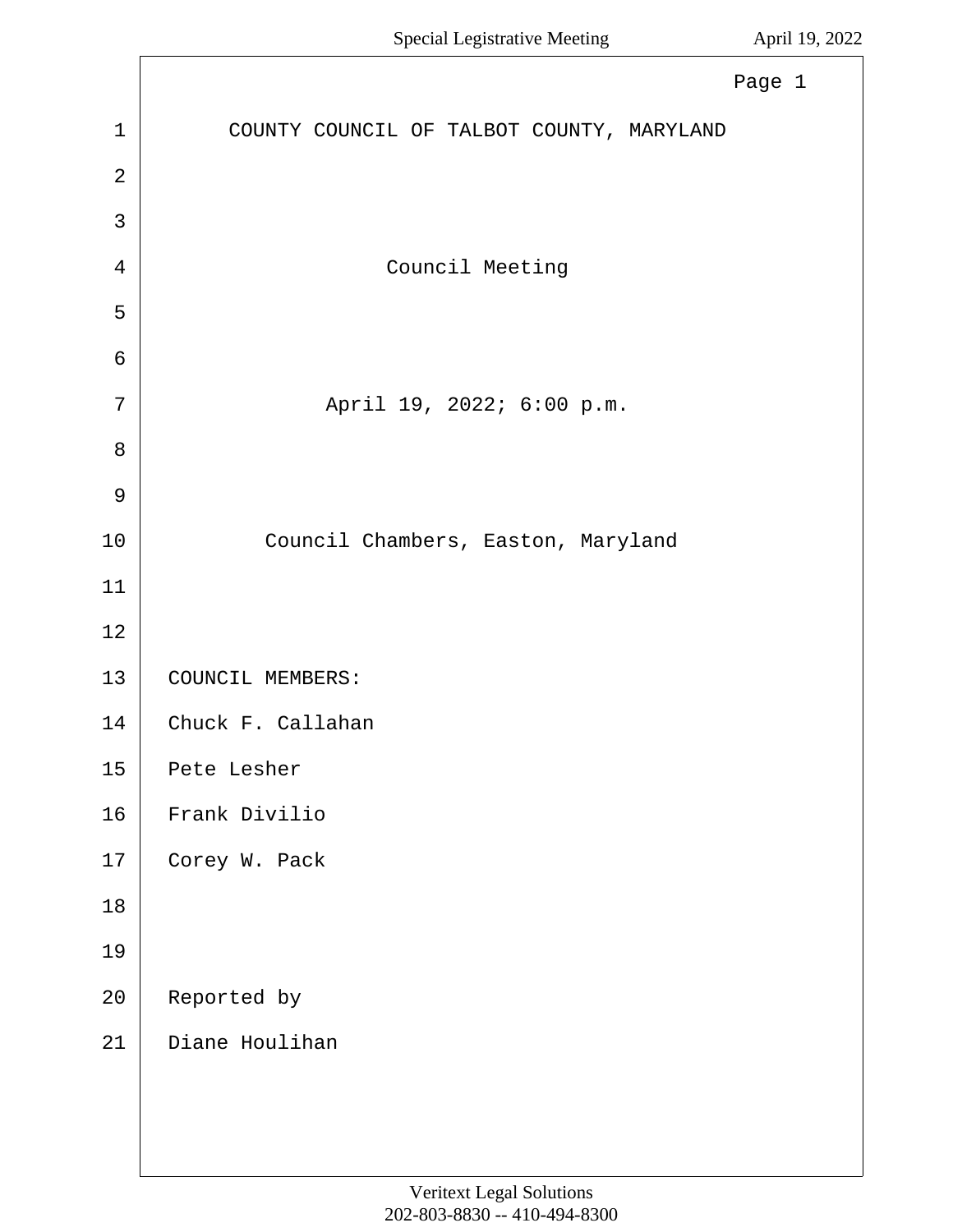<span id="page-1-0"></span>

|                | Page 2                                          |                | Page 4                                           |
|----------------|-------------------------------------------------|----------------|--------------------------------------------------|
| 1              | TRANSCRIPT OF PROCEEDINGS                       | 1              | like to recognize Joye and Ken for their work,   |
| 2              |                                                 | $\overline{2}$ | Jessica for her work, and, of course, your       |
| 3              | MR. CALLAHAN: I want to welcome                 | 3              | support.                                         |
| 4              | everybody. Appreciate it.                       | $\overline{4}$ | I think we've put together a budget that         |
| 5              | Tonight is a special legislation day to go      | 5              | is modest, yet it is well positioned for some    |
| 6              | over the budget stuff tonight.                  | 6              | uncertain times we're in right now.              |
| 7              | So let's stand and hear the prayer from         | 7              | But I'd like to read a statement and then        |
| 8              | Mr. Lesher. And then we'll stand for the        | 8              | we'll hand it off to Joye if you don't mind.     |
| 9              | Pledge of Allegiance of the Flag.               | 9              | MR. CALLAHAN: Okay. One thing. Is                |
| 10             | (Prayer and Pledge of Allegiance.)              | 10             | Ms. Price with us by chance?                     |
| 11             | MR. CALLAHAN: Thank you, Mr. Lesher.            | 11             | MS. MORRIS: Not at the moment. She might         |
| 12             | Appreciate it. Okay.                            | 12             | be able to join in a few minutes.                |
| 13             | So next on the agenda would be the agenda       | 13             | MR. CALLAHAN: Okay. Just let me know.            |
| 14             | of April 19th before us. Are there any          | 14             | MS. MORRIS: Okay.                                |
| 15             | additions, corrections, or deletions to the     | 15             | MR. CALLAHAN: Thank you.                         |
| 16             | agenda? Okay. Hearing none, I move that the     | 16             | MR. STAMP: Thank you.                            |
| 17             | agenda be accepted as unanimous consent.        | 17             | MR. CALLAHAN: Yup.                               |
| 18             | Then we'll sort of move on to the               | 18             | MR. STAMP: So the FY23 proposed budget           |
| 19             | disbursements, the disbursements of April 19th. | 19             | has been developed to maintain core services to  |
| 20             | Are there any additions, deletions, or          | 20             | provide for workforce stability, investment in   |
| 21             | corrections to the disbursements? Okay.         | 21             | capital projects, addressing infrastructure,     |
|                | Page 3                                          |                | Page 5                                           |
| 1              | Hearing none, the chair moves that the          | 1              | and improvements in public safety, education,    |
| $\overline{c}$ | disbursements be accepted as unanimous consent. | 2              | and our general services.                        |
|                |                                                 |                |                                                  |
| 3              | Okay. Madam Secretary, do you want to           | 3              | It closely mirrors the FY22 funding levels       |
| 4              | start us off, read the legislation into the     | $\overline{4}$ | and maintains a healthy fund balance in order to |
| 5              | record.                                         | 5              | be optimally positioned for future economic      |
| 6              | SECRETARY: An act to establish the              | 6              | uncertainty, such as we're seeing with current   |
| 7              | 2022-2023 annual budget and appropriation       | 7              | inflationary pressures, escalating fuel and      |
| 8              | ordinance.                                      | 8              | commodity costs, and the possibilities of        |
| 9              | MR. CALLAHAN: Okay. All right.                  | 9              | delays or disruptions in supply chains.          |
| 10             | Ms. Nagle, you want to come on up? Ken, you     | 10             | The proposed budget continues to support         |
| 11             | want to come on up?                             | 11             | the operational strategy, investing in           |
| 12             | MR. DAVIS: Sure.                                | 12             | personnel, processes, and projects, which are    |
| 13             | MR. CALLAHAN: That would be great.              | 13             | key elements in effectively providing public     |
| 14             | MR. STAMP: I'll go ahead and start off          | 14             | safety and general services.                     |
| 15             | and then I'll hand it off to Joye.              | 15             | The capital improvement program is               |
| 16             | MR. CALLAHAN: Okay. No problem.                 | 16             | centered on our community pillars of public      |
| 17             | MR. STAMP: Thank you, President Callahan,       | 17             | safety and health, infrastructure, environment,  |
| 18             | Members of the Council. Thank you for all your  | 18             | education, and economic stability.               |
| 19             | hard work working with us and staff to put      | 19             | There are 20 capital improvement program         |
| 20             | together a budget for FY23.                     | 20             | projects in this year's budget. And they         |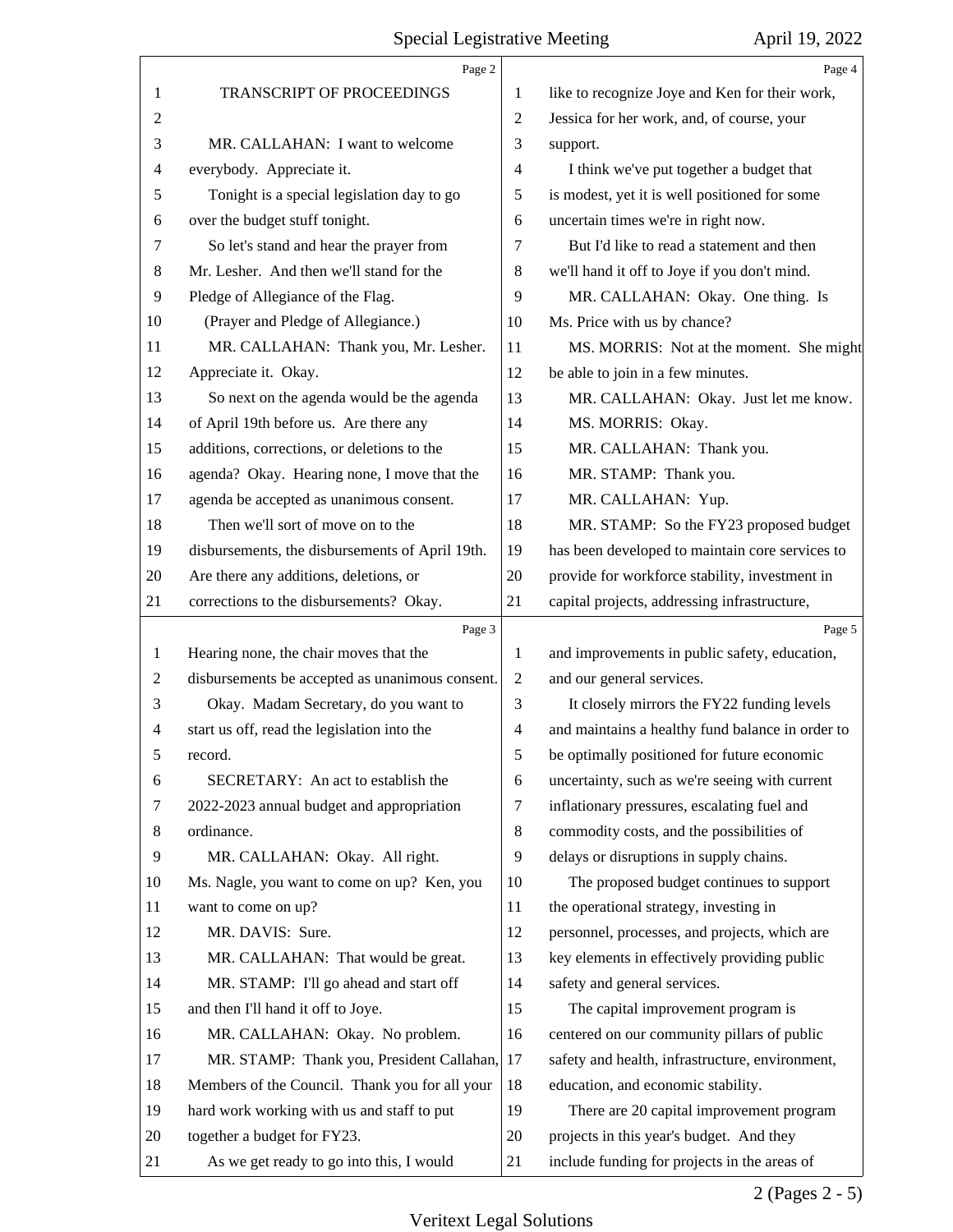<span id="page-2-0"></span>

|                          | Page 6                                          |                          | Page 8                                          |
|--------------------------|-------------------------------------------------|--------------------------|-------------------------------------------------|
| 1                        | each.                                           | 1                        | balances.                                       |
| 2                        | Again, this is a modest yet strategic           | 2                        | The budget includes a one-cent increase to      |
| 3                        | budget to maintain services while meeting       | 3                        | the property tax rate above what has been       |
| 4                        | challenges and maintaining a reserve to protect | 4                        | allowed by the tax cap as approved by county    |
| 5                        | us for economic uncertainties.                  | 5                        | voters in November 2020. It also includes a     |
| 6                        | So with that, I would like to turn it over      | 6                        | one-cent education supplement to support Talbot |
| 7                        | to your finance director to continue on with    | 7                        | County Public Schools' important initiatives.   |
| 8                        | the presentation. Thank you.                    | 8                        | The rate tax for unincorporated areas of        |
| 9                        | MR. CALLAHAN: That's great.                     | 9                        | the county is set at 68.20 cents per \$100 of   |
| 10                       | MS. NAGLE: Okay. Good evening, County           | 10                       | assessed value, compared with fiscal year 22    |
| 11                       | Council Members, employees, and members of the  | 11                       | budget of 65.65 cents. And that's an increase   |
| 12                       | public.                                         | 12                       | of 3.9 percent from the fiscal 22 rate.         |
| 13                       | It is my pleasure to introduce the fiscal       | 13                       | Public safety is a top priority for the         |
| 14                       | year 2023 general fund budget.                  | 14                       | county and continues to be a top priority in    |
| 15                       | I would like to start with a high-level         | 15                       | this budget.                                    |
| 16                       | overview.                                       | 16                       | To give you some additional budget              |
| 17                       | Is that not close enough? Thank you.            | 17                       | highlights that address the use of county       |
| 18                       | MR. DAVIS: Am I driving?                        | 18                       | funds, we will continue the expansion of 24/7   |
| 19                       | MS. NAGLE: Are you driving, Ken? Am I           | 19                       | paramedic unit in the northern end of the       |
| 20                       | driving?                                        | 20                       | county, improving the response time to help     |
| 21                       | MS. MORRIS: You'll have to drive. So you        | 21                       | county citizens.                                |
|                          | Page 7                                          |                          | Page 9                                          |
| 1                        | just click to get to the next.                  | 1                        | The budget includes funding enhancements        |
| 2                        | MS. NAGLE: Okay. Thank you.                     | 2                        | to support volunteer fire departments,          |
| 3                        | The general fund budget request for fiscal      |                          |                                                 |
|                          |                                                 | 3                        | addressing operating costs, and to support      |
| $\overline{\mathcal{A}}$ | year 2023 is \$112,607,000, and is essentially  | $\overline{\mathcal{A}}$ | training and retention efforts.                 |
| 5                        | flat with the fiscal year 22 budget of          | 5                        | The budget includes enhanced support for        |
| 6                        | \$112,816,000.                                  | 6                        | the Sheriff's Department. Capital projects for  |
| 7                        | A total of \$33 million is included in the      | 7                        | fiscal 23 include the acquisition or            |
| 8                        | budget to support capital projects as well as   | 8                        | construction to house a Sheriff's Office and    |
| 9                        | capital outlay equipment related projects.      | 9                        | the Health Department.                          |
| 10                       | \$6 million of these projects are funded by     | 10                       | We are fully funding the State-mandated         |
| 11                       | revenues from operations. We anticipate         | 11                       | commitment to Talbot County Public Schools, as  |
| 12                       | funding the remainder with federal or State     | 12                       | well as some additional supplemental and        |
| 13                       | grants or through the issuance of long-term     | 13                       | capital requests. The mandate increases the     |
| 14                       | debt.                                           | 14                       | budget from last year's budget, fiscal 22, by   |
| 15                       | Operating expenses for fiscal year 23           | 15                       | \$2.2 million. In addition, this budget funds   |
| 16                       | increased 7.7 percent from the fiscal year 22   | 16                       | 1.4 million in supplemental and capital         |
| 17                       | budget. And that's less than the most recent    | 17                       | requests from the schools.                      |
| 18                       | evaluation of the inflation rate of             | 18                       | This budget invests in the improvement to       |
| 19                       | 8.5 percent.                                    | 19                       | roads, culvert replacements, as well as the     |
| 20                       | The budget is funded in part with revenues      | 20                       | extension of sewer services.                    |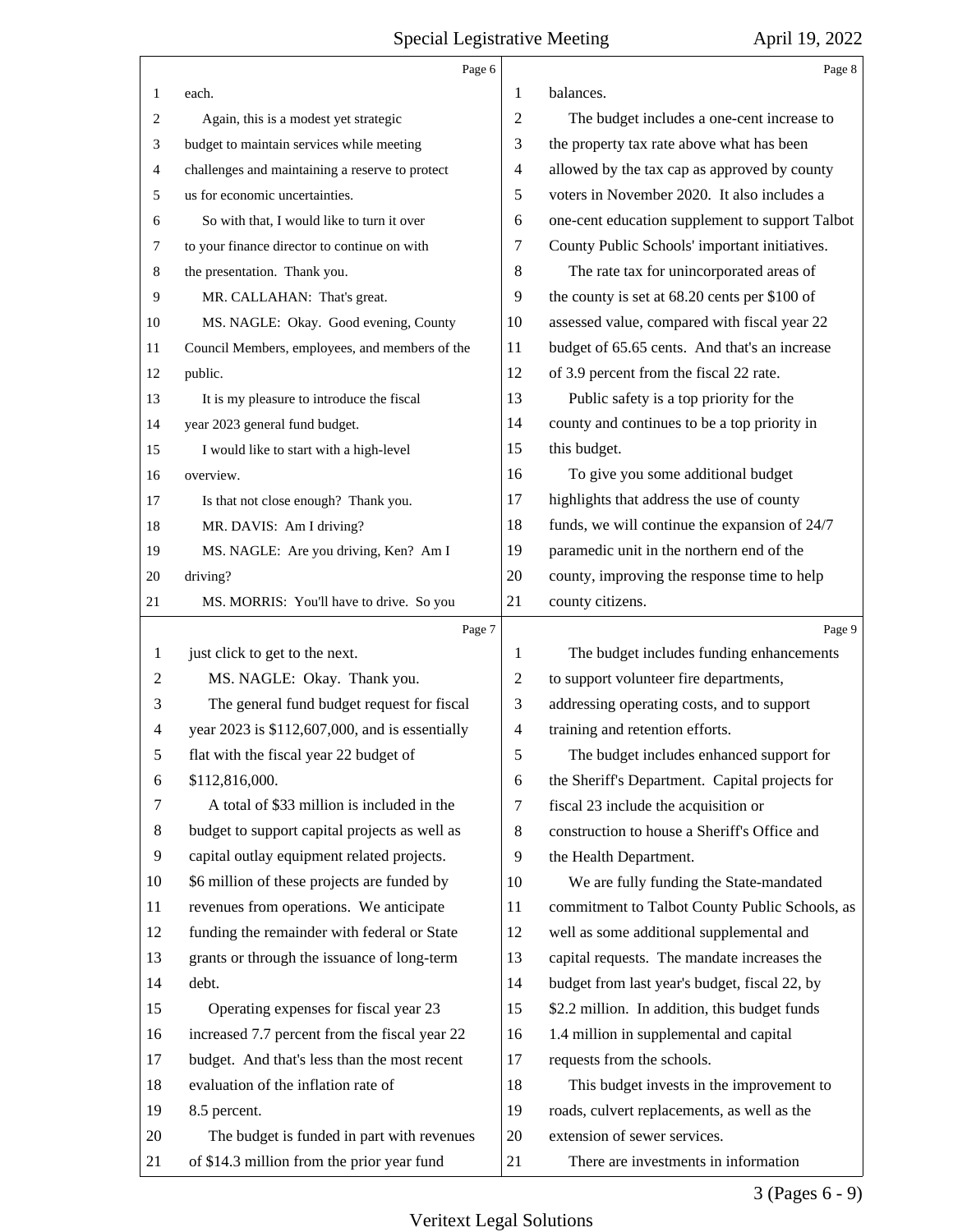<span id="page-3-0"></span>

|                | Page 10                                         |                          | Page 12                                         |
|----------------|-------------------------------------------------|--------------------------|-------------------------------------------------|
| 1              | technology for improvements in efficiency,      | 1                        | This slide shows the composition of             |
| $\overline{c}$ | transparency, and data security.                | $\mathfrak{2}$           | general fund expenditures. You can see that     |
| 3              | As I mentioned before, this budget, the         | 3                        | 45 percent of general fund expenses relate to   |
| 4              | operating budget increases less than inflation. | 4                        | public schools, and about 48 percent relate to  |
| 5              | It provides the ability for paramedics to       | 5                        | our county operations.                          |
| 6              | join LEOPS, which is the Law Enforcement        | 6                        | Thanks, Ken.                                    |
| 7              | Officers Pension System. And that will help     | 7                        | This slide shows capital projects for           |
| 8              | with recruitment and retention.                 | 8                        | fiscal year 23. You can see that we have many,  |
| 9              | To address inflationary and retention           | 9                        | as Mr. Stamp alluded to earlier, we have 20     |
| 10             | issues, the budget includes a cost of living    | 10                       | different projects. \$20 million of these       |
| 11             | and step increases for eligible Talbot County   | 11                       | projects are related to public safety and       |
| 12             | employees.                                      | 12                       | health and are related to acquisition of new    |
| 13             | There are 13 new positions in this budget,      | 13                       | facilities for public safety and health.        |
| 14             | nine are public safety related and the other    | 14                       | 1.8 million is to expand broadband to most      |
| 15             | positions will improve operations and permits,  | 15                       | community members.                              |
| 16             | inspections, planning and zoning, roads,        | 16                       | The budget includes about \$7.1 million in      |
| 17             | Circuit Court, as well as the county's ability  | 17                       | highway and street projects, and about half a   |
| 18             | to communicate with the public.                 | 18                       | million dollars in capital projects are related |
| 19             | We can talk, yeah, to the revenues. This        | 19                       | to the school system.                           |
| 20             | is a summary of, shows the summary of revenues  | 20                       | This final slide shows the fund balance         |
| 21             | and expenditures for the county, a comparison   | 21                       | that we project to be remaining after at the    |
|                | Page 11                                         |                          | Page 13                                         |
| 1              | of fiscal year 23 to fiscal year 22.            | 1                        | end of fiscal year 23.                          |
|                |                                                 |                          |                                                 |
| $\overline{c}$ | Again, as I mentioned before, the expense       | $\overline{c}$           | Again, we need to use 14.3 million to           |
| 3              | budget is \$112,607,000. The expenditures are   | 3                        | balance the budget for fiscal year 23, but you  |
| 4              | broken as shown.                                | $\overline{\mathcal{A}}$ | can see that what is remaining is a healthy     |
| Ć              | Public schools, excluding debt service, is      | 5                        | fund balance. The availability of a healthy     |
| 6              | about \$50.2 million. Other county operations,  | 6                        | fund balance will help the County maintain      |
| 7              | the expense level is 55.6. Totaling, for total  | 7                        | services if we encounter increased costs or     |
| 8              | operating expenses come in at \$105,781,000.    | 8                        | revenues during those uncertain times.          |
| 9              | And property tax revenues fund 45 percent       | 9                        | MR. CALLAHAN: Thank you. Good job.              |
| 10             | of this budget. Income taxes and other          | 10                       | MS. NAGLE: Thank you.                           |
| 11             | revenues fund 42 percent of the expense budget, | 11                       | MR. CALLAHAN: Ken, you want to say              |
| 12             | and 13 percent of expenses will be funded using | 12                       | anything? You good?                             |
| 13             | the prior year fund balances.                   | 13                       | MR. DAVIS: I just appreciate Joye's             |
| 14             | We used 14.3 million from the prior year        | 14                       | leadership through this exercise, this being    |
| 15             | fund balance to support this budget. This       | 15                       | our first year through our first budget cycle   |
| 16             | helps moderate the need to increase property    | 16                       | with Talbot County government.                  |
| 17             | taxes.                                          | 17                       | We certainly learned a lot about the            |
| 18             | Higher than budgeted taxes collected            | 18                       | county, the process, what's involved in the     |
| 19             | during fiscal year 22 related to real estate    | 19                       | budget cycle. And we look forward to even a     |
| 20             | transactions and local income taxes have helped | 20                       | more efficient and effective process going      |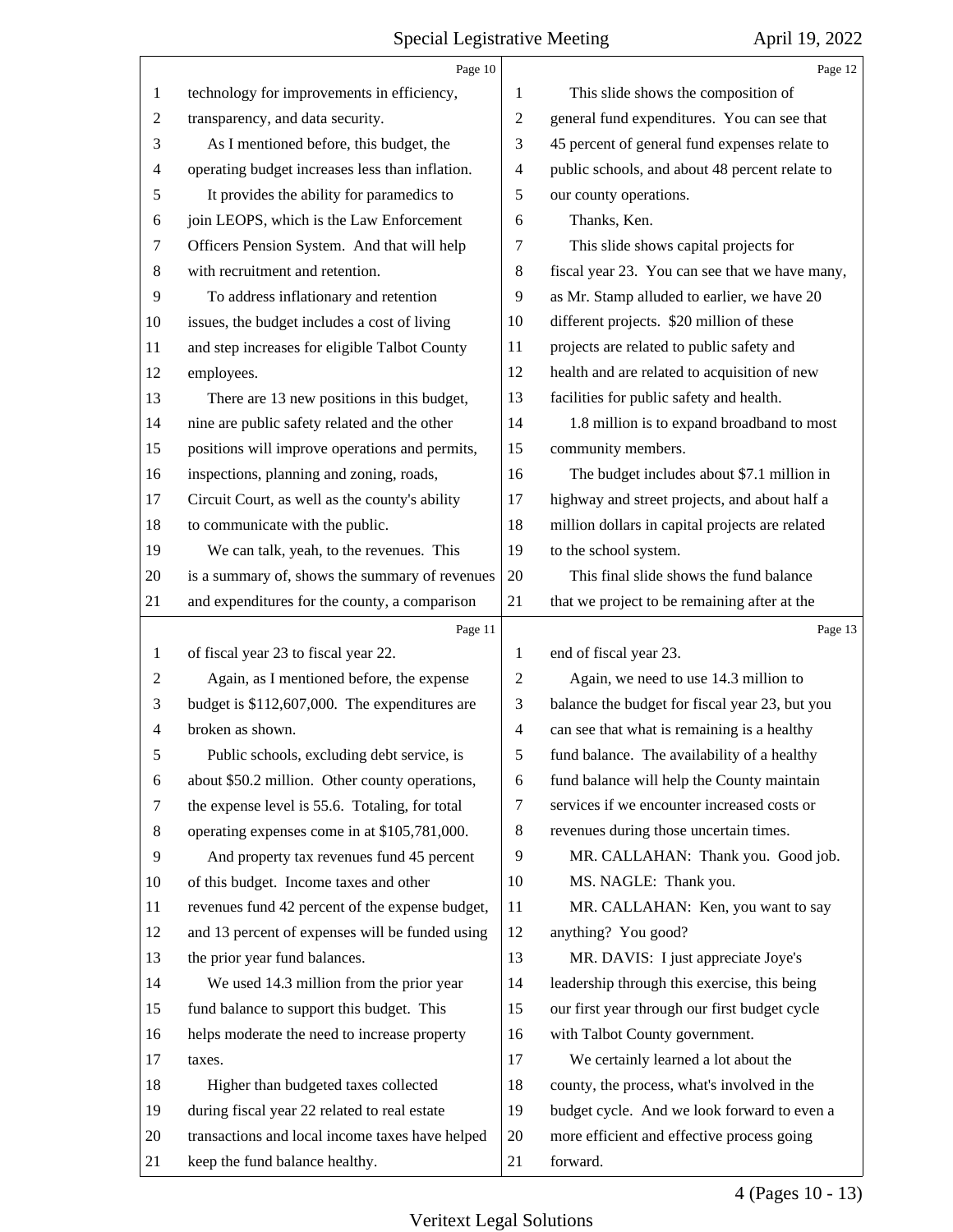<span id="page-4-0"></span>

|    | Page 14                                         |                | Page 16                                          |
|----|-------------------------------------------------|----------------|--------------------------------------------------|
| 1  | And we appreciate the support of the            | 1              | think it will pay off continually in the long    |
| 2  | Council as we work through this.                | $\overline{2}$ | run, because we do have State mandates we have   |
| 3  | MR. CALLAHAN: Absolutely. It was a              | 3              | to cover regarding our schools.                  |
| 4  | pleasure working with you two. You worked very  | $\overline{4}$ | And looking at what the Council focused on       |
| 5  | hard day and night. And Joye and Ken, I mean    | 5              | this year regarding those capital projects,      |
| 6  | you know you're very professional.              | 6              | which is something that we have been ringing     |
| 7  | I enjoyed seeing you work. I enjoyed            | 7              | the bell about for the last couple of years,     |
| 8  | learning from you. You guys have brought us to  | $\,8\,$        | that we have aging buildings in the county,      |
| 9  | a whole nother level, and I really appreciate   | 9              | particularly our Health Department. And being    |
| 10 | your heart and dedication for all that stuff.   | 10             | able to now push that go button and go out and   |
| 11 | So Council.                                     | 11             | secure them space I think is a big plus for      |
| 12 | MS. NAGLE: We appreciate those comments.        | 12             | this Council.                                    |
| 13 | Thank you.                                      | 13             | We knew that we were on the clock, so to         |
| 14 | MR. CALLAHAN: Mr. Pack.                         | 14             | speak, when it comes to our Sheriff's            |
| 15 | MR. PACK: Very nicely done, Ms. Nagle,          | 15             | Department over at the Business Center. And      |
| 16 | very nicely done for your first one.            | 16             | now having a plan in place to get them a         |
| 17 | This budget, as you pointed out, is a flat      | 17             | permanent place for residence also I think is a  |
| 18 | budget. The numbers may be somewhat             | 18             | big plus on the budget as well.                  |
| 19 | eye-popping to Talbot County citizens to see    | 19             | There's a number of other things I can           |
| 20 | \$112 million budget. They saw one last year,   | 20             | point out, but I will stop there.                |
| 21 | they're seeing one again this year.             | 21             | Overall, I would say that I am satisfied         |
|    |                                                 |                |                                                  |
|    | Page 15                                         |                | Page 17                                          |
| 1  | But to look at comparison year to date,         | $\mathbf{1}$   | with the budget. I will be introducing it        |
| 2  | it's about even. We're not spending outside of  | $\overline{c}$ | tonight. I think that the Council hit the        |
| 3  | our limits.                                     | 3              | points that it needed to hit.                    |
| 4  | The one thing that I always try to do as        | $\overline{4}$ | Keep in mind that we do have some aging          |
| 5  | part of this Council is to see if we could pay  | 5              | infrastructure in place. Ray Clarke is not       |
| 6  | for our schools with our property tax. If       | 6              | here, but he's going to be a very busy man, as   |
| 7  | we're bringing in X number of dollars in        | 7              | if he wasn't already. But with all the repairs   |
| 8  | property tax, see how that can balance off in   | 8              | that we have to do and the other extensions,     |
| 9  | covering your school expenditures. And we're    | 9              | our Public Works Department is going to be very  |
| 10 | pretty much right on target.                    | 10             | busy over the next year and several years to     |
| 11 | Forty-five percent of the budget is made        | 11             | come.                                            |
| 12 | up of property tax. The school expenditures     | 12             | So and that's just the price of doing            |
| 13 | come in at 45 percent. So for me, that's what   | 13             | business. Things go bad, things age over time,   |
| 14 | I like to see as a healthy give and take, to    | 14             | and they have to be replaced.                    |
| 15 | see that you're still able to raise the revenue | 15             | So and the last point I will make and then       |
| 16 | to cover your schools, which is the lion's      | 16             | I'll shut up is the fund balance. I mean we're   |
| 17 | share of your budget, through the property tax  | 17             | still able to keep \$3.6 million of fund balance |
| 18 | revenues.                                       | 18             | still there. And this is not even -- although    |
| 19 | I think the citizens have given Council         | 19             | we used \$14 million of it and you don't want to |
| 20 | the ability to go above the cap by that one     | 20             | keep on doing that as a strategy, but still      |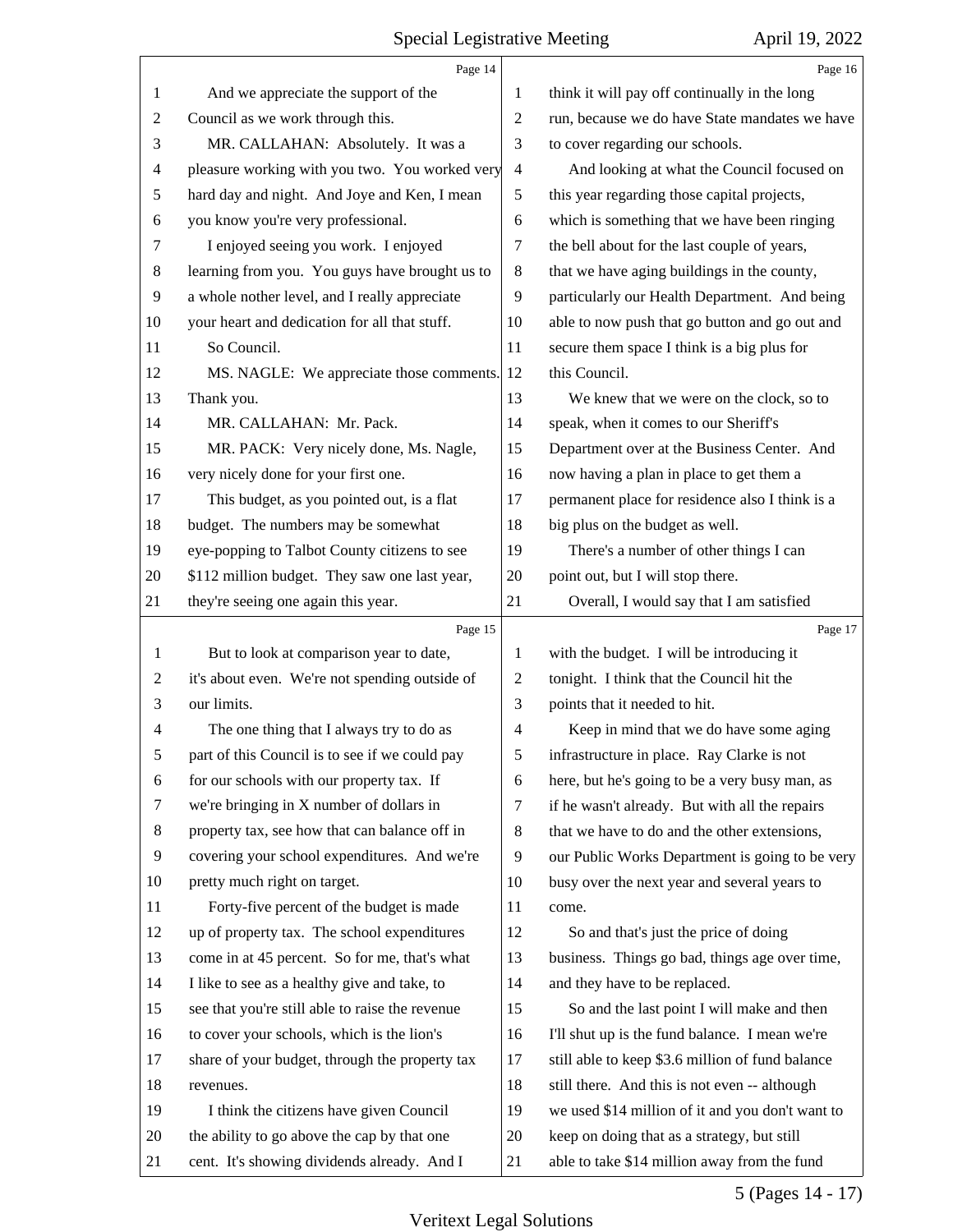<span id="page-5-0"></span>

|        | Page 18                                          |                | Page 20                                                                                     |
|--------|--------------------------------------------------|----------------|---------------------------------------------------------------------------------------------|
| 1      | balance and still have over \$30 million left is | 1              | MR. CALLAHAN: Thank you, Mr. Vice                                                           |
| 2      | a big plus. So I think many counties would       | 2              | President.                                                                                  |
| 3      | have liked to have this luxury to have that      | 3              | MR. DIVILIO: So as my last budget cycle,                                                    |
| 4      | much money set aside for emergency needs.        | 4              | I would like to take the time to thank Joye and                                             |
| 5      | So it's good, good budget, good                  | 5              | Ken for putting together a great presentation,                                              |
| 6      | presentation. Ken, thank you as well.            | 6              | being excellent resources and in coming in new.                                             |
| 7      | MR. DAVIS: Thank you.                            | 7              | And now I'm going to take a dig at                                                          |
| 8      | MR. CALLAHAN: Thank you, Mr. Pack.               | 8              | somebody. This is -- I love the budget cycle.                                               |
| 9      | Mr. Lesher.                                      | 9              | It's all encompassing, and there's a lot of                                                 |
| 10     | MR. LESHER: Well, I, too, want to thank          | 10             | things where you have to say yes, I absolutely                                              |
| 11     | staff for bringing us through this process with  | 11             | want this but we can't do it right now or we're                                             |
| 12     | the clarity that you did. And I feel that        | 12             | going to have to scale it down or what if we                                                |
| 13     | we've got understanding around the table of      | 13             | combine it with this department.                                                            |
| 14     | what the high level issues are and the           | 14             | And that was one of the greatest benefits                                                   |
| 15     | important decisions that we're making,           | 15             | of having Angela with a long tenure. She would                                              |
| 16     | proposing to make with this budget.              | 16             | know about a van that a department hadn't been                                              |
| 17     | Just emphasize a few points. And I, too,         | 17             | using for a few years and she'd stick it onto                                               |
| $18\,$ | want to thank my fellow Council members because  | 18             | somebody else who needed it.                                                                |
| 19     | this is both -- we've gotten this to the point   | 19             | And for you guys to step right in without                                                   |
| 20     | of introducing what is both a modest, flat       | 20             | that long experience and do such a great job, I                                             |
| 21     | budget and a fiscally conservative one.          | 21             | really want to compliment you on how quickly                                                |
|        | Page 19                                          |                | Page 21                                                                                     |
|        |                                                  |                |                                                                                             |
| 1      | This keeps the county in good, healthy           | 1              | you caught right up to speed and got here with                                              |
| 2      | financial shape while funding some really        | $\overline{c}$ | this.                                                                                       |
| 3      | important priorities.                            | 3              | There will always be individuals in this                                                    |
| 4      | It does reward our employees. It does            | $\overline{4}$ | community who have their own little special                                                 |
|        | help us recruit and retain our excellent staff   | 5              | interests and have absolutely no idea what it                                               |
| 6      | in an environment where hiring is challenging.   | 6              | takes to sit up here and make these decisions.                                              |
| 7      | Hiring is really challenging. Hiring is          | $\tau$         | And it's disheartening to me when they run                                                  |
| 8      | challenging in every field. And this addresses   | 8              | people out of town, they challenge people who                                               |
| 9      | it across the board.                             | 9              | are good citizens who are trying to make a                                                  |
| 10     | But there's a particular emphasis in here,       | 10             | difference, and they'll come right up and say I                                             |
| 11     | as we committed to the public, on public safety  | 11             | don't know anything about razor clams but this                                              |
| 12     | in what we are doing to fund new positions.      | 12             | plume sounds like a bad idea. And then they                                                 |
| 13     | And the retirement system in public              | 13             | walk out of here. And then he comes back up                                                 |
| 14     | safety, this is an important step forward.       | 14             | when he's on race relations, and now he's on to                                             |
| 15     | That's what we committed to when we asked the    | 15             | integrity.                                                                                  |
| 16     | voters to allow for that extra penny, and that   | 16             | So when you're putting a budget together,                                                   |
| 17     | is where the funding is going. And this is a     | 17             | when you have very limited funds and a lot of                                               |
| 18     | Council that has kept its commitment to the      | 18             | need, Mr. Pack, I agree with everything you                                                 |
| 19     | voters on that point.                            | 19             | said. If anything, I would adjust the ringing                                               |
| 20     | So thank you, all. I think we're at a            | 20             | the bell to sounding the alarm. We've been<br>sounding the alarm for a while that we needed |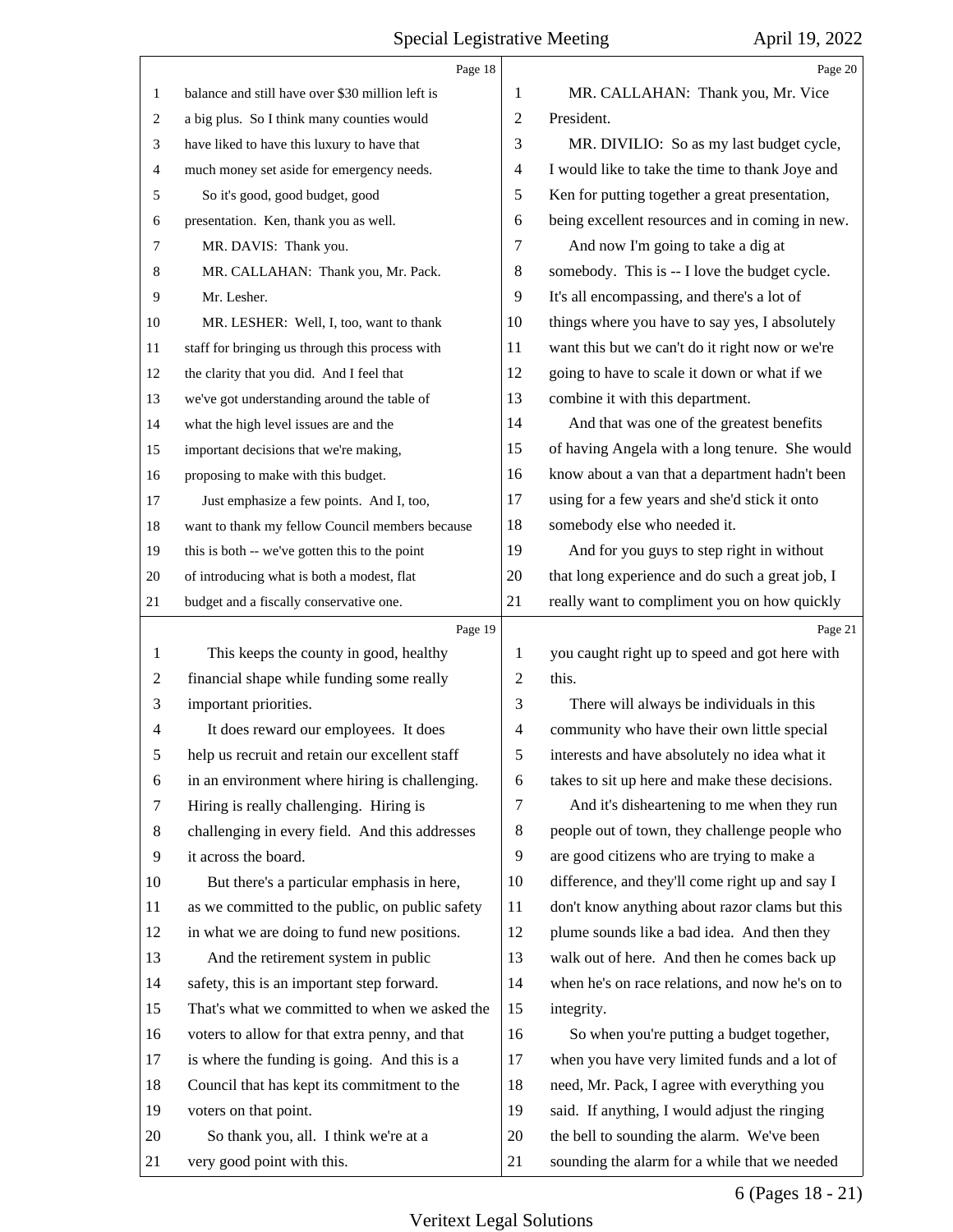<span id="page-6-0"></span>

|                | Page 22                                         |                | Page 24                                         |
|----------------|-------------------------------------------------|----------------|-------------------------------------------------|
| 1              | to get out of the -- that Black and Decker is   | 1              | obviously hit it out of the park, especially    |
| $\overline{c}$ | coming down. Black and Decker left town.        | $\overline{c}$ | for your first time. And you would have never   |
| 3              | And so every department, even the ice           | 3              | thought it was your first time. That's for      |
| 4              | skating rink, as big as that building is, has a | 4              | sure.                                           |
| 5              | need for storage.                               | 5              | MR. DAVIS: Thanks.                              |
| 6              | And I think that with this budget, we           | 6              | MR. CALLAHAN: But it was a pleasure             |
| 7              | really did an excellent job of meeting the      | 7              | working with you guys. And just like we said,   |
| $\,8\,$        | needs of all of the departments, helping to get | 8              | there's just so many things in that budget that |
| 9              | some departments a little bit further ahead     | 9              | are beneficial to the public. And that's        |
| 10             | than they expected to be.                       | 10             | really what we tried to achieve and give them.  |
| 11             | I'm proud of what we're able to do for the      | 11             | So being that's said, thank you. And I          |
| 12             | staff.                                          | 12             | appreciate all the good job you did.            |
| 13             | And I think that when this all settles          | 13             | And Mr. Stamp, you're just sitting back         |
| 14             | down and looks back, this is going to be one of | 14             | there, too. You sort of led the charge on       |
| 15             | those budgets that we're really proud on        | 15             | this. And there was a lot here at the end that  |
| 16             | because it helps the environment with cleaning  | 16             | you had to do and a little bit of stress going  |
| 17             | up all the sewer, it does a lot for the school  | 17             | on. And I can't thank you enough for stepping   |
| 18             | systems, it does a lot for mental health, which | 18             | in and, you know, directing and managing the    |
| 19             | is just a big challenge to everyone in this     | 19             | staff to do all that stuff. So you need to be   |
| 20             | community.                                      | 20             | commended yourself for everything you've done,  |
| 21             | So I appreciate the time. Everybody has         | 21             | too.                                            |
|                |                                                 |                |                                                 |
|                | Page 23                                         |                | Page 25                                         |
| 1              | taken my phone calls over the last few months   | 1              | And the same thing with you, Jess. You          |
| $\overline{c}$ | and helped me try to finagle and work groups    | $\overline{2}$ | got to run the TV and the show.                 |
| 3              | together that just might not have seemed like a | 3              | MS. MORRIS: (Inaudible.)                        |
| $\overline{4}$ | good fit. And I think we've done it.            | 4              | MR. CALLAHAN: Exactly. So it takes a            |
| 5              | So I'm very proud of this budget. I'm           | 5              | team. It does take a team. And we really        |
| 6              | very proud of this Council working well         | 6              | appreciate Susan and you and everybody pitching |
| 7              | together and giving the community back what the | 7              | in and everything you guys do.                  |
| 8              | community needs.                                | 8              | So I appreciate it. Thank you. Okay.            |
| 9              | There's a lot of wants that we're still         | 9              | You're excused.                                 |
| 10             | trying to get as well, but I feel very          | 10             | MS. NAGLE: We're excused.                       |
| 11             | confident the needs are being met with this     | 11             | MR. CALLAHAN: Exactly. Okay.                    |
| 12             | budget.                                         | 12             | Next up is public comment.                      |
| 13             | So thank you.                                   | 13             | MR. PACK: Are we not introducing?               |
| 14             | MR. CALLAHAN: Thank you, Mr. Divilio.           | 14             | SECRETARY: The budget hasn't been               |
| 15             | It's hard to top that. That's for sure.         | 15             | introduced.                                     |
| 16             | Is Ms. Price, is she on?                        | 16             | MR. PACK: Are we not introducing the            |
| 17             | MS. MORRIS: She has not responded. She          | 17             | budget?                                         |
| 18             | might still be in her other commitment.         | 18             | MR. STAMP: Please do.                           |
| 19             | MR. CALLAHAN: Okay. No problem, no              | 19             | MR. CALLAHAN: I was ready to leave.             |
| 20             | problem.                                        | 20             | MR. PACK: A big part of why we're here.         |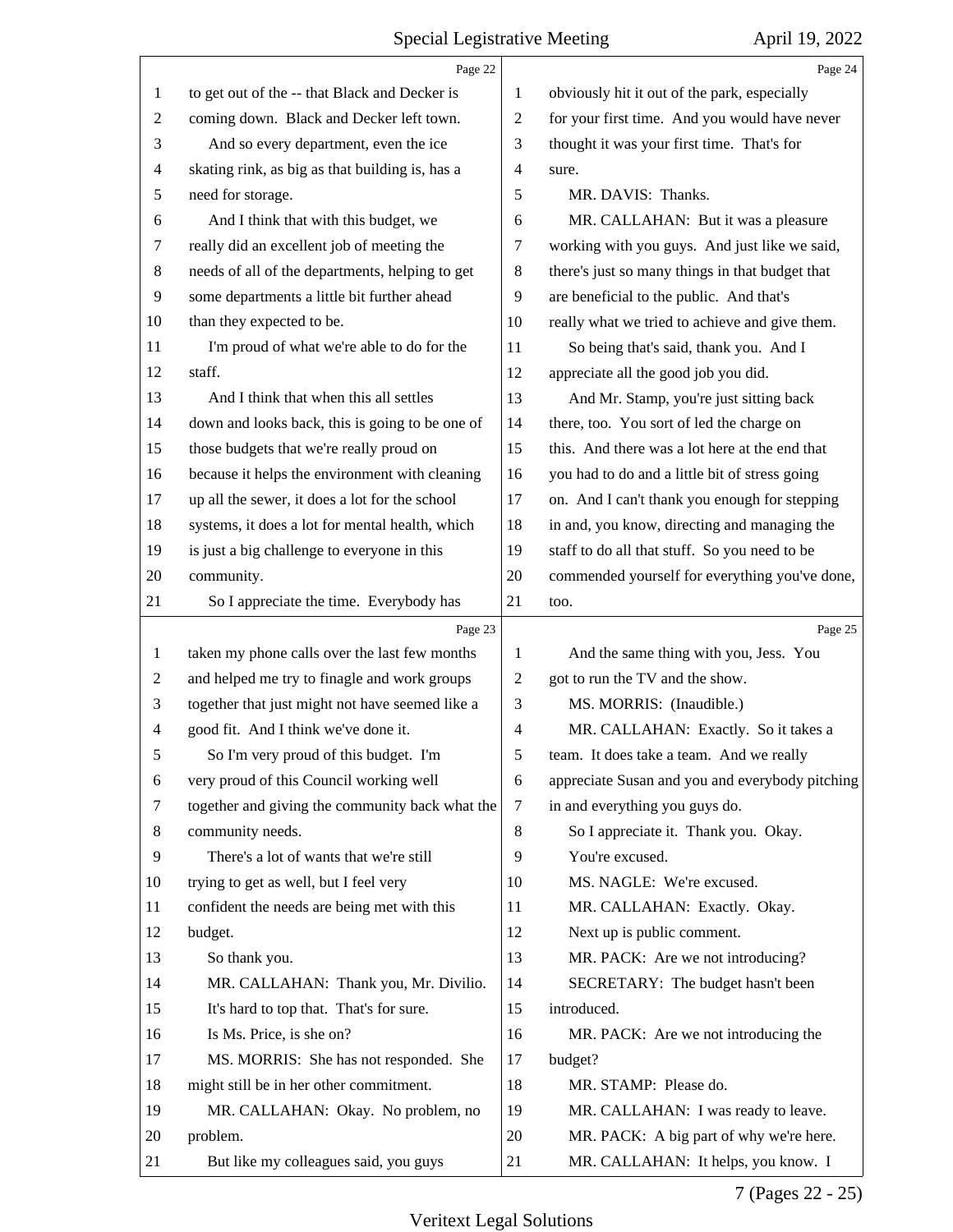<span id="page-7-0"></span>

|                | Page 26                                         |                | Page 28                                         |
|----------------|-------------------------------------------------|----------------|-------------------------------------------------|
| 1              | apologize for that. Okay.                       | 1              | have conversation with.                         |
| $\overline{2}$ | Show of hands to introduce the bill.            | 2              | So I do apologize to the family for not         |
| 3              | SECRETARY: Is Ms. Price on, Jess?               | 3              | giving my condolences at our last meeting. I    |
| 4              | MS. MORRIS: She is not.                         | $\overline{4}$ | want to do so now.                              |
| 5              | SECRETARY: Okay.                                | 5              | MR. CALLAHAN: Thank you, Mr. Pack.              |
| 6              | MR. CALLAHAN: Okay. Madam Secretary,            | 6              | Okay. So I guess we're going to wrap            |
| 7              | could you go ahead and announce the bill number | $\tau$         | everything up. Appreciate everybody being       |
| 8              | and the public hearing and the date and time,   | 8              | here, all the hard work.                        |
| 9              | please.                                         | 9              | And Mr. Lesher, you want to go ahead and        |
| 10             | SECRETARY: Yes. This will be known as           | 10             | wrap it up for us.                              |
| 11             | Bill Number 1498. The public hearings will be   | 11             | MR. LESHER: The Council's next meeting          |
| 12             | held on Tuesday, May 3rd. The first one will    | 12             | will be held on Tuesday, April 26th, beginning  |
| 13             | be at two o'clock in this room, and the second  | 13             | at six o'clock p.m. The Council will be         |
| 14             | one will be at seven o'clock p.m. in the Easton | 14             | convening in open session at 4:30 p.m. and then |
| 15             | Elementary School cafeteria, which is located   | 15             | adjourning into closed session to discuss real  |
| 16             | at 307 Glenwood Avenue.                         | 16             | estate, legal, and personnel matters as listed  |
| 17             | MR. CALLAHAN: Okay. That's great. Okay, 17      |                | on the statement for closing that meeting.      |
| 18             | then. Sounds good.                              | 18             | Therefore, is there a motion to adjourn         |
| 19             | Now we can go. Now we got public comment.       | 19             | this meeting and reconvene as noted?            |
| 20             | Anybody over here? I know you want to get up    | 20             | MR. DIVILIO: So moved.                          |
| 21             | here. Come on. Sarah?                           | 21             | MR. CALLAHAN: Okay. We got a motion and         |
|                |                                                 |                |                                                 |
|                | Page 27                                         |                | Page 29                                         |
| 1              | SARAH: No, thank you. I'm good. Thank           | 1              | a second. Madam Secretary, could you call the   |
| 2              | you.                                            | $\overline{2}$ | vote.                                           |
| 3              | MR. CALLAHAN: Okay. No problem. Okay.           | 3              | MR. PACK: I second it, if you need a            |
| 4              | I guess we'll do next up is Council             | $\overline{4}$ | second.                                         |
| 5              | comment. Mr. Divilio.                           | 5              | MR. CALLAHAN: Okay. Yeah.                       |
| 6              | MR. DIVILIO: I'm good for tonight. Thank        | 6              | SECRETARY: Mr. Callahan.                        |
| 7              | you.                                            | $\tau$         | MR. CALLAHAN: Aye.                              |
| 8              | MR. CALLAHAN: You're good for tonight.          | $\,8\,$        | SECRETARY: Mr. Divilio.                         |
| 9              | Mr. Vice President.                             | 9              | MR. DIVILIO: Aye.                               |
| 10             | MR. LESHER: Nothing further.                    | 10             | SECRETARY: Mr. Lesher.                          |
| 11             | MR. CALLAHAN: Okay. Mr. Pack.                   | 11             | MR. LESHER: Aye.                                |
| 12             | MR. PACK: Just only thing I have to say         | 12             | SECRETARY: Mr. Pack.                            |
| 13             | is very briefly. And I do apologize to the      | 13             | MR. PACK: Aye.                                  |
| 14             | family. I did not give my condolences to the    | 14             | MR. CALLAHAN: Okay. Thank you.                  |
| 15             | Horne family on the passing of Judge Horne. He  | 15             | (Meeting concluded at: 6:30 p.m.)               |
| 16             | passed recently. It was in the papers.          | 16             |                                                 |
| 17             | I knew Judge Horne from my days with the        | 17             |                                                 |
| 18             | State when I ran the Probation Office here.     | 18             |                                                 |
| 19             | Always was a very studied man of the law, but   | 19             |                                                 |
| 20             | always a quick man, a quick-witted man off the  | 20             |                                                 |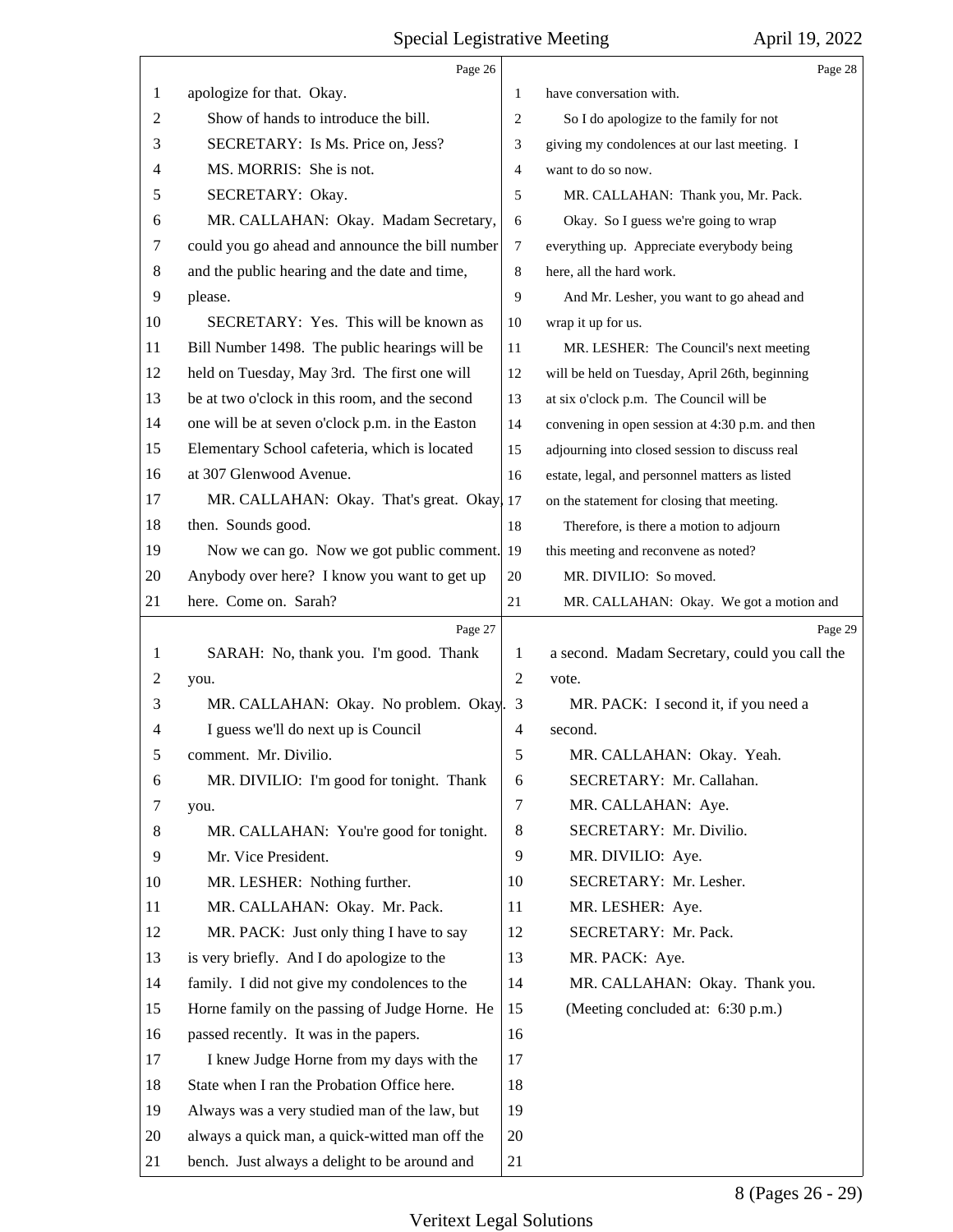<span id="page-8-0"></span>Л

 $\overline{\phantom{a}}$ 

|                                                                                                          | Page 30 |  |
|----------------------------------------------------------------------------------------------------------|---------|--|
| STATE OF MARYLAND<br>$\mathbf{1}$                                                                        |         |  |
| $\overline{c}$<br>I, Diane Houlihan, a Notary Public in and                                              |         |  |
| for the State of Maryland, County of Baltimore City,                                                     |         |  |
| 3 do hereby certify that the within named, Talbot                                                        |         |  |
| County Council Audio, personally appeared before me                                                      |         |  |
| 4 at the time and place herein set according to law,                                                     |         |  |
| was interrogated by counsel.                                                                             |         |  |
| 5                                                                                                        |         |  |
| I further certify that the examination was                                                               |         |  |
| 6 recorded stenographically by me and then transcribed                                                   |         |  |
| from my stenographic notes to the within printed<br>7 matter by means of computer-assisted transcription |         |  |
| in a true and accurate manner.                                                                           |         |  |
| 8                                                                                                        |         |  |
| I further certify that the stipulations                                                                  |         |  |
| 9 contained herein were entered into by counsel in my                                                    |         |  |
| presence.                                                                                                |         |  |
| 10                                                                                                       |         |  |
| I further certify that I am not of counsel                                                               |         |  |
| 11 to any of the parties, not an employee of counsel,                                                    |         |  |
| nor related to any of the parties, nor in any way                                                        |         |  |
| 12 interested in the outcome of this action.                                                             |         |  |
| AS WITNESS my hand Notorial Seal this 24th<br>13                                                         |         |  |
| day of April, 2022, at Easton, MD.<br>14                                                                 |         |  |
| 15                                                                                                       |         |  |
| ione Heuliks                                                                                             |         |  |
| 16                                                                                                       |         |  |
| Diane Houlihan                                                                                           |         |  |
| 17<br>Notary Public                                                                                      |         |  |
| 18                                                                                                       |         |  |
| 19                                                                                                       |         |  |
| 20 My commission expires September 16, 2025                                                              |         |  |
| 21                                                                                                       |         |  |
|                                                                                                          |         |  |
|                                                                                                          |         |  |
|                                                                                                          |         |  |
|                                                                                                          |         |  |
|                                                                                                          |         |  |
|                                                                                                          |         |  |
|                                                                                                          |         |  |
|                                                                                                          |         |  |
|                                                                                                          |         |  |
|                                                                                                          |         |  |
|                                                                                                          |         |  |
|                                                                                                          |         |  |
|                                                                                                          |         |  |
|                                                                                                          |         |  |
|                                                                                                          |         |  |
|                                                                                                          |         |  |
|                                                                                                          |         |  |
|                                                                                                          |         |  |
|                                                                                                          |         |  |
|                                                                                                          |         |  |
|                                                                                                          |         |  |
|                                                                                                          |         |  |
|                                                                                                          |         |  |
|                                                                                                          |         |  |
|                                                                                                          |         |  |
|                                                                                                          |         |  |
|                                                                                                          |         |  |
|                                                                                                          |         |  |
|                                                                                                          |         |  |
|                                                                                                          |         |  |
|                                                                                                          |         |  |
|                                                                                                          |         |  |
|                                                                                                          |         |  |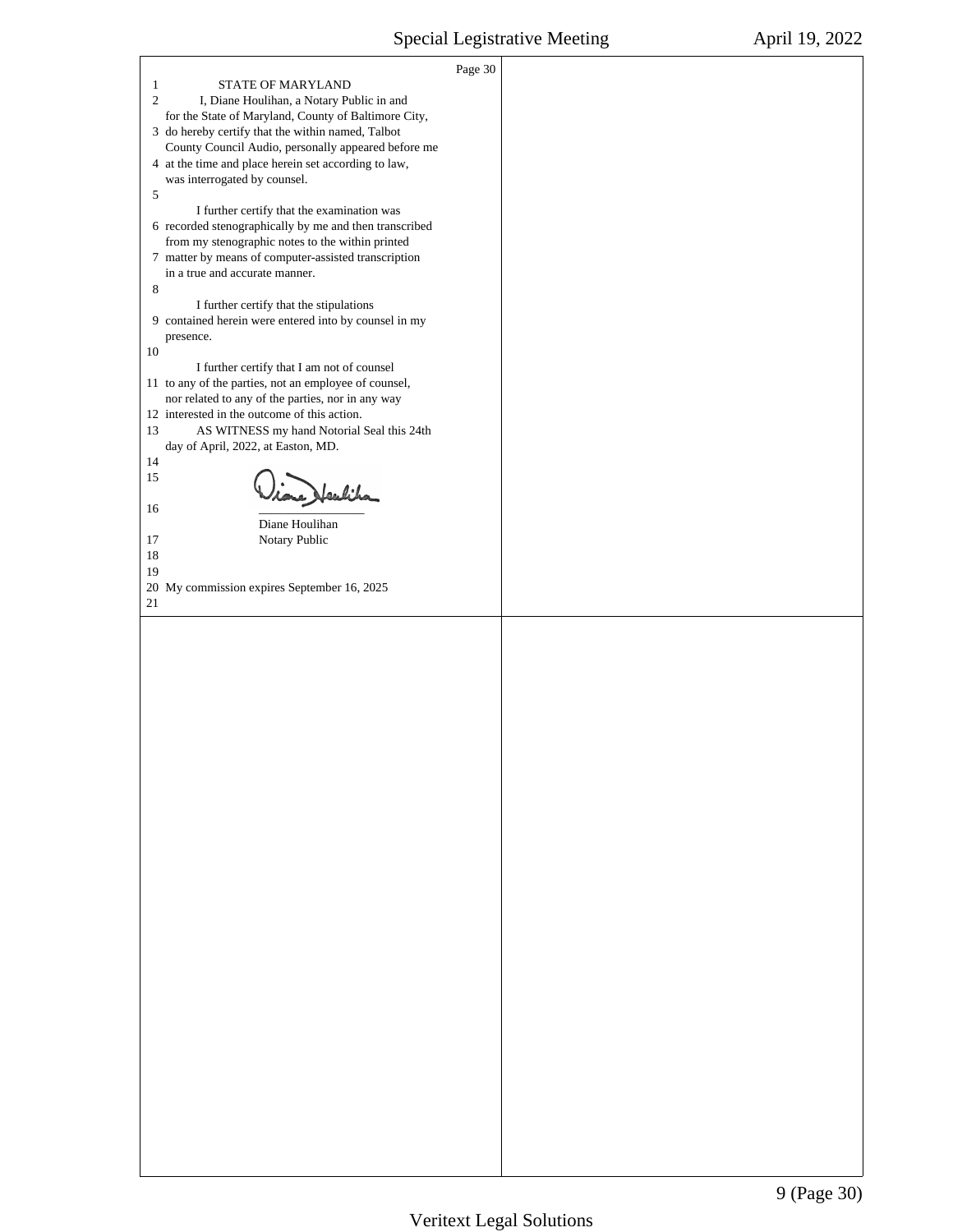## **[1.4 - budgets]** Page 1

| $\mathbf{1}$      | $\overline{\mathbf{4}}$          | addressing 4:21            | $\mathbf b$                             |
|-------------------|----------------------------------|----------------------------|-----------------------------------------|
| 1.4 $9:16$        | 42 11:11                         | 9:3                        | back 21:13 22:14                        |
| 1.8 $12:14$       | 45 11:9 12:3 15:13               | adjourn 28:18              | 23:7 24:13                              |
| 100 8:9           | 48 12:4                          | adjourning 28:15           | <b>bad</b> $17:13\ 21:12$               |
| 105,781,000 11:8  | 4:30 28:14                       | adjust $21:19$             | <b>balance</b> 5:4 11:15                |
| 112 14:20         | 5                                | age 17:13                  | 11:21 12:20 13:3                        |
| 112,607,000 7:4   | 50.2 11:6                        | agenda 2:13,13,16          | 13:5,6 15:8 17:16                       |
| 11:3              | 55.6. 11:7                       | 2:17                       | 17:17 18:1                              |
| 112,816,000 7:6   |                                  | aging 16:8 17:4            | <b>balances</b> 8:1 11:13               |
| 13 10:13 11:12    | 6                                | agree $21:18$              | <b>baltimore</b> 30:2                   |
| 1362 30:15        | 6 $7:10$                         | <b>ahead</b> 3:14 22:9     | beginning $28:12$                       |
| 14 17:19,21       | 65.65 8:11                       | 26:7 28:9                  | <b>bell</b> 16:7 21:20                  |
| 14.3 7:21 11:14   | 68.20 8:9                        | <b>alarm</b> $21:20,21$    | <b>bench</b> 27:21                      |
| 13:2              | 6:00<br>1:7                      | allegiance 2:9,10          | <b>beneficial</b> 24:9                  |
| 1498 26:11        | 6:30 $29:15$                     | allow 19:16<br>allowed 8:4 | benefits 20:14                          |
| 16 30:20          | 7                                | alluded 12:9               | big 16:11,18 18:2                       |
| 19 $1:7$          | $7.1 \t12:16$                    | angela $20:15$             | 22:4,19 25:20                           |
| 19th 2:14,19      | 7:16<br>7.7                      | announce 26:7              | <b>bill</b> 26:2,7,11                   |
| $\overline{2}$    | 8                                | annual $3:7$               | bit $22:924:16$                         |
| $2.2$ 9:15        | 8.5 $7:19$                       | anticipate 7:11            | black $22:1,2$                          |
| 20 5:19 12:9,10   |                                  | anybody 26:20              | <b>board</b> 19:9                       |
| 2020 8:5          | $\mathbf{a}$                     | apologize 26:1             | briefly $27:13$                         |
| 2022 1:7 30:13    | ability $10:5,17$                | 27:13 28:2                 | bringing $15:7$                         |
| 2022-2023 3:7     | 15:20                            | appeared 30:3              | 18:11                                   |
| 2023 6:14 7:4     | <b>able</b> 4:12 15:15           | appreciate $2:4,12$        | broadband $12:14$                       |
| 2025 30:20        | 16:10 17:17,21                   | 13:13 14:1,9,12            | broken $11:4$                           |
| 22 7:5,16 8:10,12 | 22:11                            | 22:21 24:12 25:6           | brought 14:8                            |
| 9:14 11:1,19      | absolutely 14:3                  | 25:8 28:7                  | <b>budget</b> 2:6 3:7,20                |
| 23 7:15 9:7 11:1  | 20:10 21:5                       | appropriation 3:7          | 4:4,18 5:10,20 6:3                      |
| $12:8$ 13:1,3     | accepted $2:173:2$               | approved 8:4               | 6:14 7:3,5,8,17,20<br>8:2,11,15,169:1,5 |
| $24/7$ 8:18       | accurate 30:7                    | <b>april</b> 1:7 2:14,19   | 9:14,14,15,18                           |
| <b>24th</b> 30:13 | achieve 24:10                    | 28:12 30:13                | $10:3,4,10,13$ 11:3                     |
| 26th 28:12        | acquisition 9:7                  | areas 5:21 8:8             | 11:10,11,15 12:16                       |
| $\mathbf{3}$      | 12:12                            | aside $18:4$               | 13:3,15,19 14:17                        |
| 3.6 $17:17$       | act 3:6                          | <b>asked</b> 19:15         | 14:18,20 15:11,17                       |
| 3.9 $8:12$        | action $30:12$                   | assessed 8:10              | 16:18 17:1 18:5                         |
| 30 18:1           | addition 9:15<br>additional 8:16 | assisted 30:7              | 18:16,21 20:3,8                         |
| 307 26:16         | 9:12                             | audio 30:3                 | 21:16 22:6 23:5                         |
| 33 $7:7$          | additions $2:15,20$              | availability 13:5          | 23:12 24:8 25:14                        |
| 3rd 26:12         | <b>address</b> 8:17 10:9         | avenue $26:16$             | 25:17                                   |
|                   | addresses 19:8                   | aye 29:7,9,11,13           | budgeted 11:18                          |
|                   |                                  |                            | budgets 22:15                           |
|                   |                                  |                            |                                         |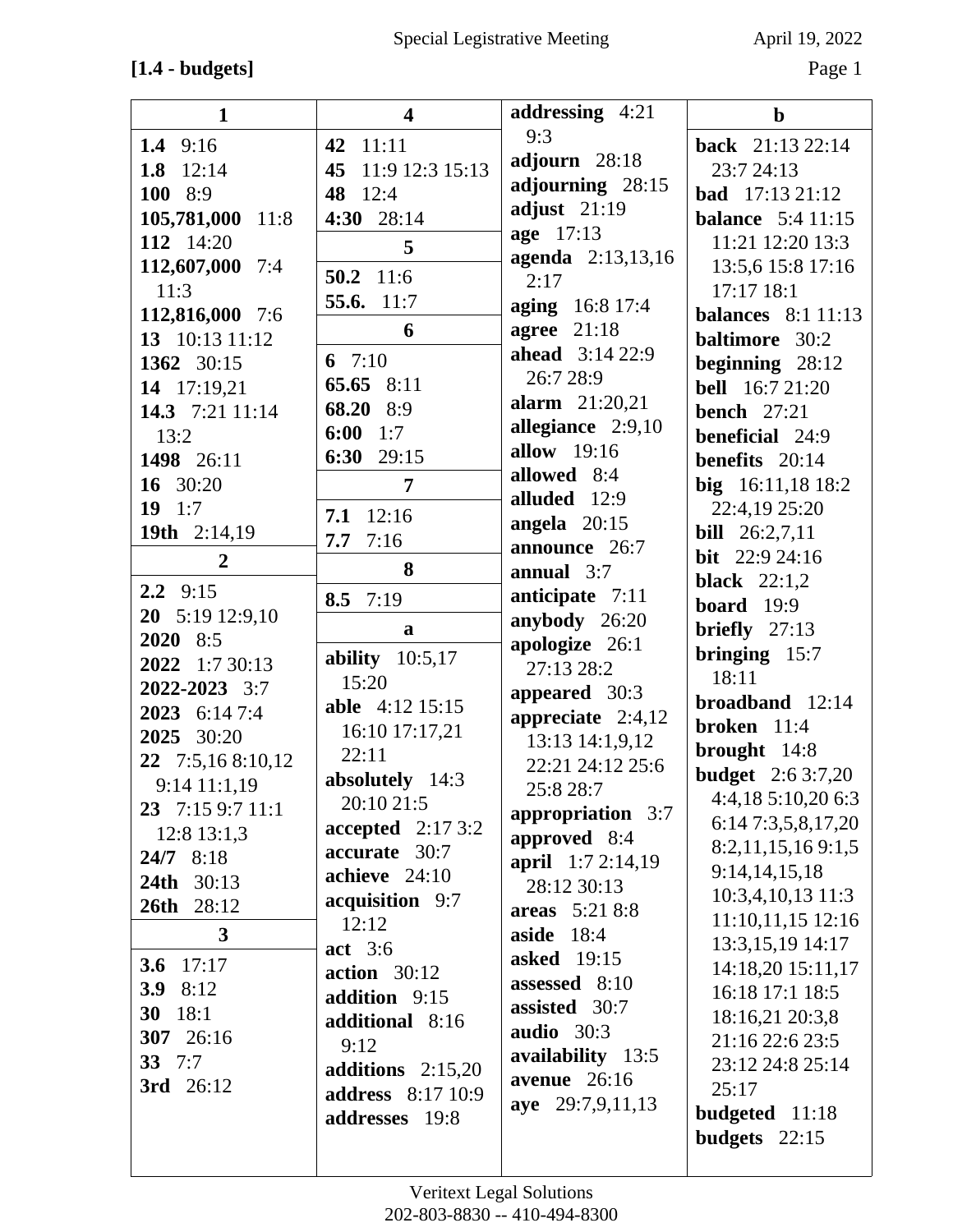## **[building - dollars]** Page 2

| building 22:4       | citizens 8:21 14:19      | condolences 27:14           | current 5:6          |
|---------------------|--------------------------|-----------------------------|----------------------|
| buildings 16:8      | 15:19 21:9               | 28:3                        | cycle 13:15,19       |
| business 16:15      | city $30:2$              | confident 23:11             | 20:3,8               |
| 17:13               | clams $21:11$            | <b>consent</b> 2:17 3:2     | $\mathbf d$          |
| <b>busy</b> 17:6,10 | clarity 18:12            | conservative                | data $10:2$          |
| button 16:10        | clarke 17:5              | 18:21                       | date<br>15:1 26:8    |
| $\mathbf c$         | cleaning $22:16$         | construction 9:8            | davis $3:126:18$     |
| cafeteria 26:15     | click $7:1$              | contained 30:9              | 13:13 18:7 24:5      |
| call 29:1           | clock 16:13              | continually 16:1            | day $2:5$ 14:5 30:13 |
| callahan $1:142:3$  | close $6:17$             | continue $6:78:18$          | days $27:17$         |
|                     | closed 28:15             | continues 5:10              | debt 7:14 11:5       |
| 2:11 3:9,13,16,17   | closely 5:3              | 8:14                        | decisions 18:15      |
| 4:9,13,15,17 6:9    | closing $28:17$          | convening 28:14             |                      |
| 13:9,11 14:3,14     | colleagues 23:21         | conversation 28:1           | 21:6                 |
| 18:8 20:1 23:14     | collected 11:18          | core 4:19                   | decker $22:1,2$      |
| 23:19 24:6 25:4     | combine 20:13            | corey $1:17$                | dedication 14:10     |
| 25:11,19,21 26:6    | come 3:10,11 11:8        | corrections 2:15            | delays 5:9           |
| 26:17 27:3,8,11     | 15:13 17:11 21:10        | 2:21                        | deletions 2:15,20    |
| 28:5,21 29:5,6,7    | 26:21                    | $cost$ 10:10                | delight 27:21        |
| 29:14               | comes 16:14 21:13        | costs 5:8 9:3 13:7          | department 9:6,9     |
| calls $23:1$        | <b>coming</b> $20:622:2$ | <b>council</b> 1:1,4,10     | 16:9,15 17:9         |
| cap 8:4 15:20       | commended 24:20          | $1:13$ 3:18 6:11            | 20:13,16 22:3        |
| capital $4:215:15$  | comment 25:12            | 14:2,11 15:5,19             | departments 9:2      |
| 5:19 7:8,9 9:6,13   | 26:19 27:5               | 16:4,12 17:2                | 22:8,9               |
| 9:16 12:7,18 16:5   | comments 14:12           | 18:18 19:18 23:6            | developed 4:19       |
| caught 21:1         | commission 30:20         | 27:4 28:13 30:3             | diane 1:21 30:2,16   |
| cent 8:2,6 15:21    | commitment 9:11          | council's 28:11             | difference 21:10     |
| center 16:15        | 19:18 23:18              | counsel 30:4,9,10           | different 12:10      |
| centered 5:16       | committed 19:11          | 30:11                       | dig $20:7$           |
| cents 8:9,11        | 19:15                    | counties 18:2               | directing 24:18      |
| certainly 13:17     | commodity 5:8            | county 1:1,1 6:10           | director 6:7         |
| certify 30:3,5,8,10 | communicate              | 8:4,7,9,14,17,20            | disbursements        |
| chains 5:9          | 10:18                    | 8:21 9:11 10:11             | 2:19,19,21 3:2       |
| chair $3:1$         | community 5:16           | 10:21 11:6 12:5             | discuss $28:15$      |
| challenge 21:8      | 12:15 21:4 22:20         | 13:6, 16, 18 14:19          | disheartening        |
| 22:19               | 23:7,8                   | 16:8 19:1 30:2,3            | 21:7                 |
| challenges 6:4      | compared 8:10            | county's $10:17$            | disruptions 5:9      |
| challenging 19:6,7  |                          |                             | dividends 15:21      |
| 19:8                | comparison 10:21<br>15:1 | couple 16:7<br>course $4:2$ | divilio $1:1620:3$   |
| chambers 1:10       |                          | <b>court</b> 10:17          | 23:14 27:5,6         |
| chance 4:10         | compliment 20:21         | cover 15:16 16:3            | 28:20 29:8,9         |
| charge $24:14$      | composition 12:1         |                             | doing $17:12,20$     |
| chuck $1:14$        | computer 30:7            | covering 15:9               | 19:12                |
| circuit 10:17       | concluded 29:15          | culvert 9:19                | dollars 12:18 15:7   |
|                     |                          |                             |                      |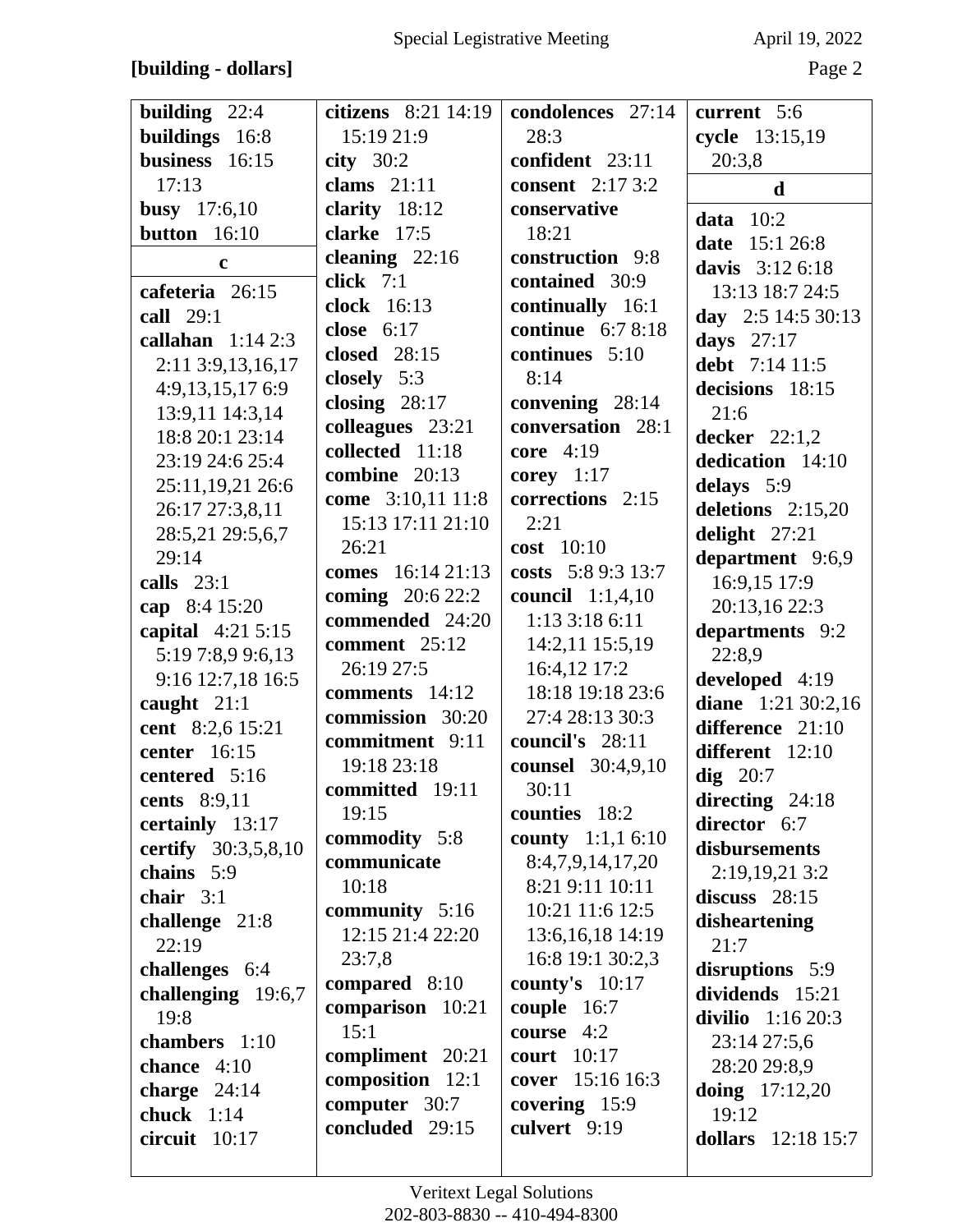## **[drive - highway]** Page 3

| drive $6:21$         | exactly $25:4,11$         | fiscally 18:21            | 22:14 24:16 28:6           |
|----------------------|---------------------------|---------------------------|----------------------------|
| driving $6:18,19,20$ | examination 30:5          | $fit$ 23:4                | good 6:10 13:9,12          |
| e                    | excellent 19:5            | five 15:11                | 18:5,5,5 19:1,21           |
| earlier 12:9         | 20:6 22:7                 | flag $2:9$                | 21:9 23:4 24:12            |
|                      | excluding 11:5            | flat $7:5$ 14:17          | 26:18 27:1,6,8             |
| easton 1:10 26:14    | <b>excused</b> 25:9,10    | 18:20                     | gotten 18:19               |
| 30:13                | exercise 13:14            | focused 16:4              | government 13:16           |
| economic 5:5,18      | expand $12:14$            | forty 15:11               | grants $7:13$              |
| 6:5                  | expansion 8:18            | <b>forward</b> 13:19,21   | great 3:13 6:9             |
| education 5:1,18     | expected 22:10            | 19:14                     | 20:5,20 26:17              |
| 8:6                  | expenditures              | frank $1:16$              | greatest 20:14             |
| effective 13:20      | 10:21 11:3 12:2           | fuel $5:7$                | groups $23:2$              |
| effectively 5:13     | 15:9,12                   | fully $9:10$              | guess 27:4 28:6            |
| efficiency 10:1      | expense 11:2,7,11         | fund $5:46:147:3$         | guys 14:8 20:19            |
| efficient 13:20      | expenses 7:15             | 7:21 11:9,11,13           | 23:21 24:7 25:7            |
| efforts 9:4          | 11:8,12 12:3              | 11:15,21 12:2,3           | $\mathbf h$                |
| elementary 26:15     | experience 20:20          | 12:20 13:5,6              |                            |
| elements 5:13        | expires 30:20             | 17:16,17,21 19:12         | half $12:17$               |
| eligible 10:11       | extension 9:20            | <b>funded</b> 7:10,20     | <b>hand</b> $3:154:8$      |
| emergency 18:4       | extensions 17:8           | 11:12                     | 30:13                      |
| emphasis 19:10       | <b>extra</b> 19:16        | funding $5:3,21$          | hands $26:2$               |
| emphasize 18:17      | eye 14:19                 | 7:12 9:1,10 19:2          | <b>hard</b> $3:19\,14:5$   |
| employee 30:11       | f                         | 19:17                     | 23:15 28:8                 |
| employees 6:11       |                           |                           | <b>health</b> 5:17 9:9     |
|                      |                           |                           |                            |
| 10:12 19:4           | $f \ 1:14$                | funds 8:18 9:15           | 12:12,13 16:9              |
| encompassing         | facilities 12:13          | 21:17                     | 22:18                      |
| 20:9                 | <b>family</b> $27:14,15$  | <b>further</b> 22:9 27:10 | <b>healthy</b> $5:4$ 11:21 |
| encounter 13:7       | 28:2                      | 30:5,8,10                 | 13:4,5 15:14 19:1          |
| enforcement 10:6     | federal 7:12              | future 5:5                | hear $2:7$                 |
| enhanced 9:5         | feel 18:12 23:10          | fy22 $5:3$                | hearing $2:163:1$          |
| enhancements 9:1     | <b>fellow</b> 18:18       | fy23 3:20 4:18            | 26:8                       |
| enjoyed $14:7,7$     | <b>field</b> 19:8         | g                         | hearings 26:11             |
| entered 30:9         | finagle $23:2$            | general $5:2,14$          | heart $14:10$              |
| environment 5:17     | final $12:20$             | 6:14 7:3 12:2,3           | held 26:12 28:12           |
| 19:6 22:16           | finance 6:7               | give 8:16 15:14           | <b>help</b> $8:2010:7$     |
| equipment 7:9        | financial 19:2            | 24:10 27:14               | 13:6 19:5                  |
| escalating 5:7       | fire $9:2$                | given $15:19$             | <b>helped</b> 11:20 23:2   |
| especially 24:1      | first $13:15,15$          | giving $23:728:3$         | helping $22:8$             |
| essentially 7:4      | 14:16 24:2,3              | glenwood 26:16            | helps 11:16 22:16          |
| establish 3:6        | 26:12                     | $\mathbf{go}$ 2:5 3:14,21 | 25:21                      |
| estate 11:19 28:16   | <b>fiscal</b> $6:137:3,5$ | 15:20 16:10,10            | high $6:15$ 18:14          |
| evaluation 7:18      | 7:15,168:10,12            | 17:13 26:7,19             | higher $11:18$             |
| evening $6:10$       | 9:7,14 11:1,1,19          | 28:9                      | highlights 8:17            |
| everybody 2:4        | $12:8$ 13:1,3             | going 13:20 17:6,9        | highway $12:17$            |

Veritext Legal Solutions 202-803-8830 -- 410-494-8300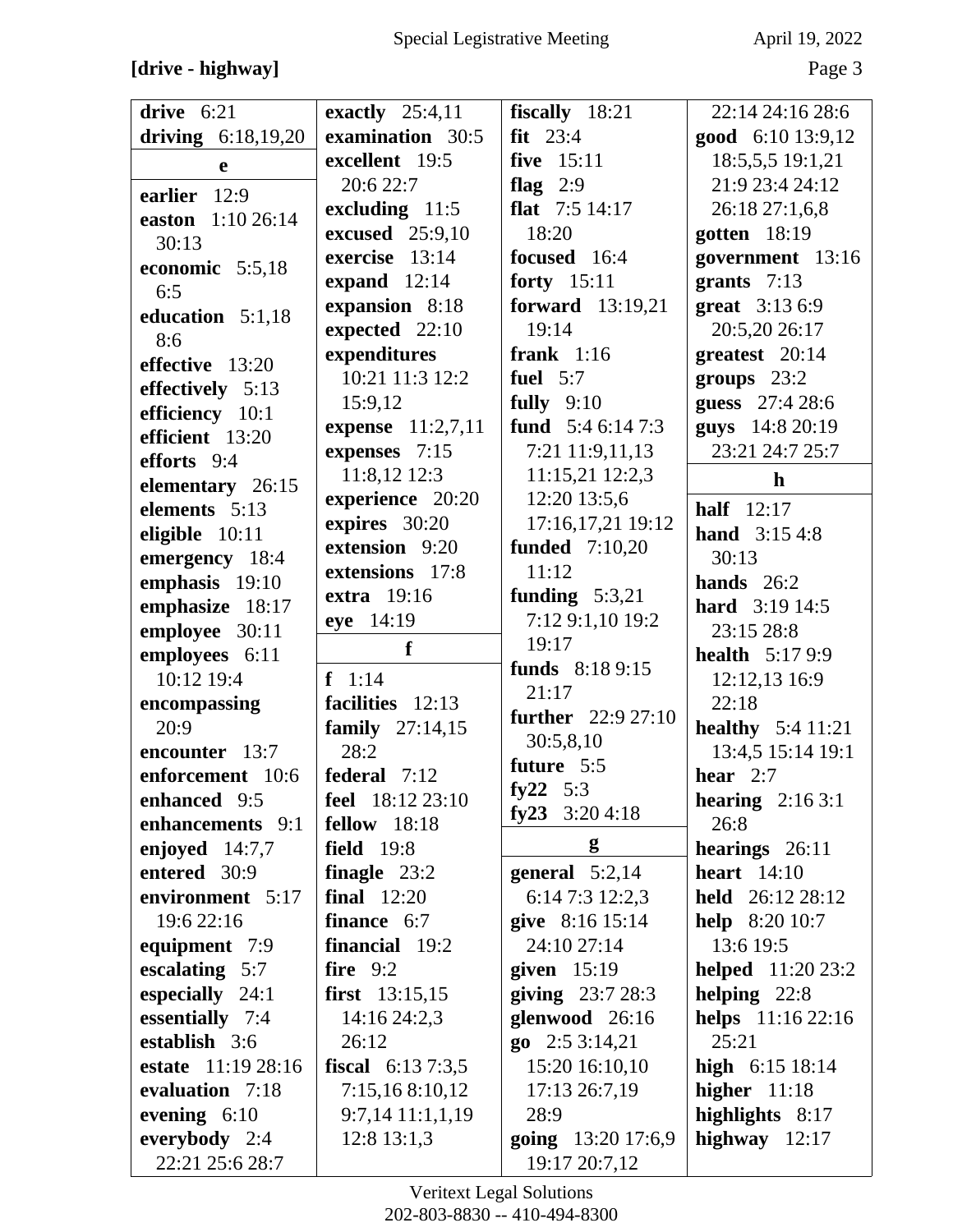## **[hiring - nagle]** Page 4

| <b>hiring</b> $19:6,7,7$   | introduced 25:15           | <b>left</b> $18:122:2$             | mandates 16:2          |
|----------------------------|----------------------------|------------------------------------|------------------------|
| hit $17:2,324:1$           | introducing 17:1           | legal $28:16$                      | manner 30:7            |
| <b>horne</b> 27:15,15,17   | 18:20 25:13,16             | legislation $2:53:4$               | maryland $1:1,10$      |
| houlihan 1:21              | investing 5:11             | leops $10:6$                       | 30:1,2                 |
| 30:2,16                    | investment 4:20            | lesher 1:15 2:8,11                 | matter 30:7            |
| house 9:8                  | investments 9:21           | 18:9,10 27:10                      | matters 28:16          |
| $\mathbf{i}$               | invests 9:18               | 28:9,11 29:10,11                   | <b>md</b> 30:13        |
| ice $22:3$                 | involved 13:18             | <b>level</b> 6:15 11:7             | mean 14:5 17:16        |
| <b>idea</b> 21:5,12        | issuance 7:13              | 14:9 18:14                         | means $30:7$           |
| important 8:7              | <b>issues</b> 10:10 18:14  | levels $5:3$                       | meeting $1:46:3$       |
| 18:15 19:3,14              | j                          | <b>liked</b> 18:3                  | 22:7 28:3,11,17        |
| improve 10:15              | jess $25:126:3$            | limited $21:17$                    | 28:19 29:15            |
| improvement 5:15           | jessica $4:2$              | limits $15:3$                      | members 1:13           |
| 5:19 9:18                  | <b>job</b> $13:920:20$     | $\ln$ 's 15:16                     | 3:18 6:11,11           |
| improvements 5:1           | 22:7 24:12                 | <b>listed</b> 28:16                | 12:15 18:18            |
| 10:1                       | <b>join</b> $4:12 \; 10:6$ | <b>little</b> 21:4 22:9            | mental $22:18$         |
| improving 8:20             | <b>joye</b> $3:154:1,8$    | 24:16                              | mentioned 10:3         |
| <b>inaudible</b> 25:3      | 14:5 20:4                  | living $10:10$                     | 11:2                   |
| <b>include</b> 5:21 9:7    | joye's $13:13$             | local $11:20$                      | met 23:11              |
| included 7:7               | <b>judge</b> 27:15,17      | located $26:15$                    | million $7:7,10,21$    |
| includes $8:2,59:1$        |                            | long $7:1316:1$                    | 9:15,16 11:6,14        |
| 9:5 10:10 12:16            | $\bf k$                    | 20:15,20                           | 12:10,14,16,18         |
| <b>income</b> 11:10,20     | <b>keep</b> 11:21 17:4     | look 13:19 15:1                    | 13:2 14:20 17:17       |
| increase $8:2,11$          | 17:17,20                   | looking $16:4$                     | 17:19,21 18:1          |
| 11:16                      | keeps $19:1$               | <b>looks</b> 22:14                 | <b>mind</b> 4:8 17:4   |
| increased 7:16             | <b>ken</b> $3:104:16:19$   | <b>lot</b> $13:1720:9$             | minutes $4:12$         |
| 13:7                       | 12:6 13:11 14:5            | 21:17 22:17,18                     | mirrors 5:3            |
| increases 9:13             | 18:6 20:5                  | 23:9 24:15                         | moderate 11:16         |
| 10:4,11                    | <b>kept</b> 19:18          | love $20:8$                        | <b>modest</b> 4:5 6:2  |
| individuals 21:3           | $key \quad 5:13$           | $luxury$ 18:3                      | 18:20                  |
| <b>inflation</b> 7:18 10:4 | <b>knew</b> $16:1327:17$   | $\mathbf{m}$                       | moment 4:11            |
| inflationary 5:7           | <b>know</b> 4:13 14:6      | <b>madam</b> 3:3 26:6              | <b>money</b> 18:4      |
| 10:9                       | 20:16 21:11 24:18          | 29:1                               | months $23:1$          |
| information 9:21           | 25:21 26:20                |                                    | <b>morris</b> 4:11,14  |
| infrastructure             | known $26:10$              | maintain $4:196:3$<br>13:6         | 6:21 23:17 25:3        |
| $4:21$ 5:17 17:5           | 1                          |                                    | 26:4                   |
| initiatives 8:7            | law $10:627:19$            | maintaining $6:4$<br>maintains 5:4 | <b>motion</b> 28:18,21 |
|                            | 30:4                       |                                    | move 2:16,18           |
| inspections 10:16          | leadership 13:14           | making $18:15$                     | <b>moved</b> 28:20     |
| integrity 21:15            | learned 13:17              | man 17:6 27:19,20<br>27:20         | moves 3:1              |
| interested 30:12           | learning $14:8$            |                                    | $\mathbf n$            |
| interests 21:5             | leave $25:19$              | managing $24:18$                   |                        |
| interrogated 30:4          | $led$ 24:14                | mandate 9:13                       | nagle 3:10 6:10,19     |
| introduce 6:13             |                            | mandated 9:10                      | 7:2 13:10 14:12        |
| 26:2                       |                            |                                    | 14:15 25:10            |

Veritext Legal Solutions 202-803-8830 -- 410-494-8300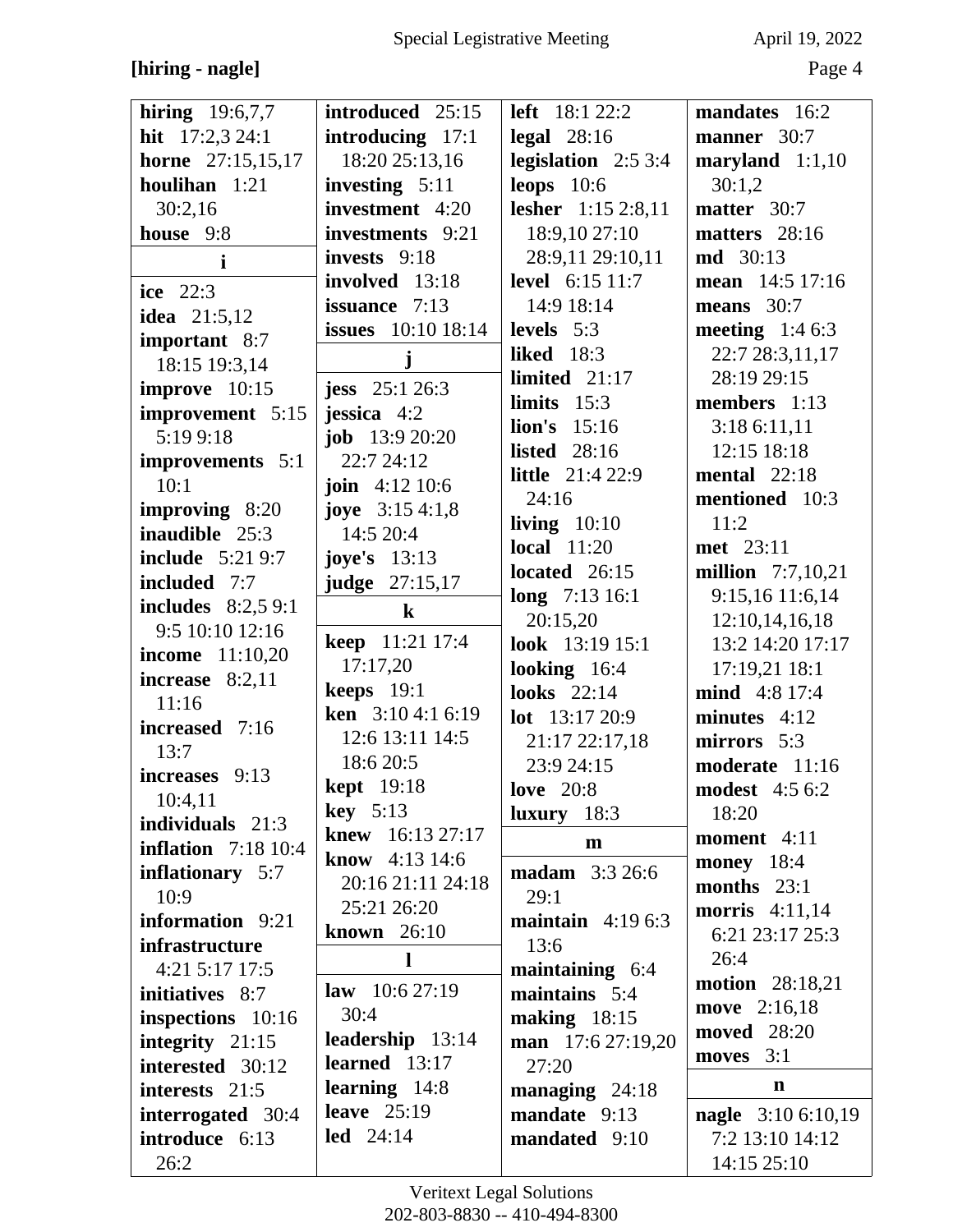## **[named - really]** Page 5

| named $30:3$         | optimally 5:5           | place 16:16,17          | project 12:21             |
|----------------------|-------------------------|-------------------------|---------------------------|
|                      | order 5:4               | 17:5 30:4               |                           |
| need 11:16 13:2      |                         |                         | projects $4:215:12$       |
| 21:18 22:5 24:19     | ordinance 3:8           | plan 16:16              | 5:20,21 7:8,9,10          |
| 29:3                 | outcome 30:12           | planning 10:16          | 9:6 12:7,10,11,17         |
| needed 17:3 20:18    | outlay 7:9              | please 25:18 26:9       | 12:18 16:5                |
|                      |                         |                         |                           |
| 21:21                | outside 15:2            | pleasure 6:13 14:4      | property 8:3 11:9         |
| needs 18:4 22:8      | overall 16:21           | 24:6                    | 11:16 15:6,8,12           |
| 23:8,11              | overview 6:16           | pledge $2:9,10$         | 15:17                     |
| never $24:2$         | $\mathbf{p}$            | plume $21:12$           | proposed 4:18             |
| new 10:13 12:12      |                         | plus 16:11,18 18:2      | 5:10                      |
| 19:12 20:6           | <b>p.m.</b> $1:726:14$  | point 16:20 17:15       | proposing 18:16           |
| nicely 14:15,16      | 28:13,14 29:15          | 18:19 19:19,21          | protect 6:4               |
|                      | pack 1:17 14:14         |                         |                           |
| night $14:5$         | 14:15 18:8 21:18        | pointed 14:17           | proud 22:11,15            |
| <b>nine</b> 10:14    | 25:13,16,20 27:11       | points 17:3 18:17       | 23:5,6                    |
| northern 8:19        | 27:12 28:5 29:3         | popping $14:19$         | provide 4:20              |
| notary $30:2,17$     | 29:12,13                | positioned 4:5 5:5      | provides 10:5             |
| <b>noted</b> 28:19   |                         | positions $10:13,15$    | providing $5:13$          |
| <b>notes</b> 30:6    | papers 27:16            | 19:12                   | <b>public</b> 5:1,13,16   |
| nother $14:9$        | paramedic 8:19          | possibilities 5:8       | 6:12 8:7,13 9:11          |
| notorial 30:13       | paramedics 10:5         |                         | 10:14,18 11:5             |
|                      | <b>park</b> 24:1        | prayer $2:7,10$         |                           |
| november 8:5         | part 7:20 15:5          | presence 30:9           | 12:4,11,13 17:9           |
| number 15:7          | 25:20                   | presentation 6:8        | 19:11,11,13 24:9          |
| 16:19 26:7,11        |                         | 18:6 20:5               | 25:12 26:8,11,19          |
| numbers 14:18        | particular 19:10        | president 3:17          | 30:2,17                   |
|                      | particularly 16:9       | 20:2 27:9               |                           |
| $\bf{0}$             | <b>parties</b> 30:11,11 |                         | <b>push</b> 16:10         |
| o'clock 26:13,14     | passed 27:16            | pressures 5:7           | put 3:19 4:4              |
| 28:13                | passing $27:15$         | pretty 15:10            | <b>putting</b> 20:5 21:16 |
| obviously 24:1       | pay 15:5 16:1           | <b>price</b> 4:10 17:12 | $\mathbf q$               |
| office 9:8 27:18     | penny $19:16$           | 23:16 26:3              | quick 27:20,20            |
| officers 10:7        | pension 10:7            | printed 30:6            | quickly 20:21             |
| okay 2:12,16,21      | people $21:8,8$         | prior 7:21 11:13        | r                         |
| $3:3,9,16$ 4:9,13,14 | percent $7:16,19$       | 11:14                   | <b>race</b> 21:14         |
| 6:10 7:2 23:19       | 8:12 11:9,11,12         | priorities 19:3         |                           |
| 25:8,11 26:1,5,6     | 12:3,4 15:11,13         | priority $8:13,14$      | <b>raise</b> 15:15        |
| 26:17,17 27:3,3      | permanent 16:17         | probation 27:18         | <b>ran</b> 27:18          |
|                      |                         | problem $3:16$          | rate 7:18 8:3,8,12        |
| 27:11 28:6,21        | permits 10:15           | 23:19,20 27:3           | ray $17:5$                |
| 29:5,14              | <b>personally</b> 30:3  |                         | razor $21:11$             |
| <b>open</b> 28:14    | personnel 5:12          | proceedings 2:1         |                           |
| operating $7:159:3$  | 28:16                   | process $13:18,20$      | <b>read</b> $3:44:7$      |
| 10:4 11:8            |                         | 18:11                   | <b>ready</b> 3:21 25:19   |
|                      | <b>pete</b> 1:15        | processes 5:12          | real 11:19 28:15          |
| operational 5:11     | phone $23:1$            | professional 14:6       | <b>really</b> 14:9 19:2,7 |
| operations 7:11      | pillars 5:16            |                         | 20:21 22:7,15             |
| 10:15 11:6 12:5      | pitching $25:6$         | program $5:15,19$       |                           |
|                      |                         |                         | 24:10 25:5                |
|                      |                         |                         |                           |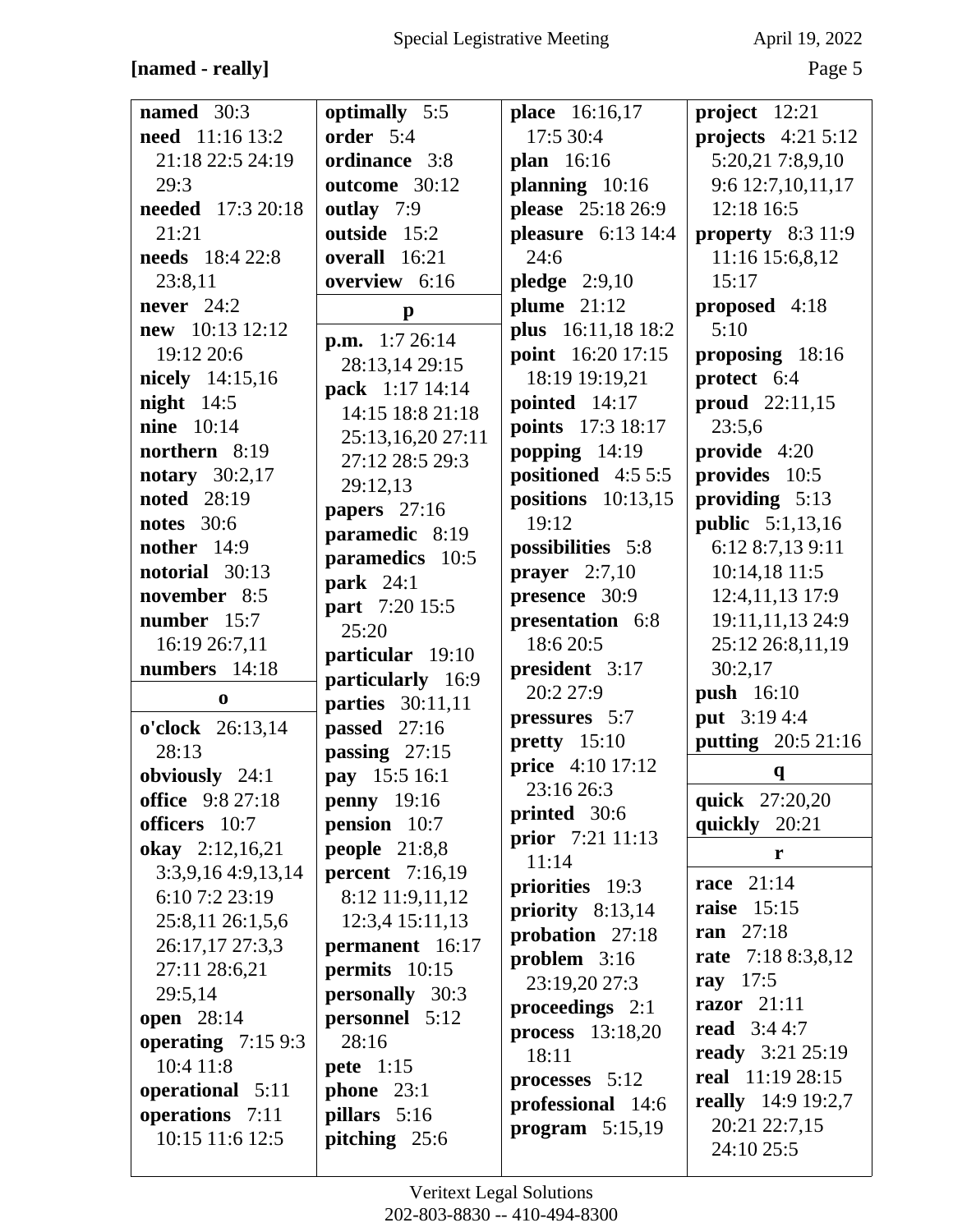#### **[recognize - thank]** Page 6

| recognize $4:1$            | S                                | shut $17:16$            | street 12:17                          |
|----------------------------|----------------------------------|-------------------------|---------------------------------------|
| reconvene 28:19            | safety 5:1,14,17                 | signature $30:15$       | stress $24:16$                        |
| record 3:5                 | 8:13 10:14 12:11                 | $s$ it 21:6             | studied $27:19$                       |
| recorded 30:6              | 12:13 19:11,14                   | sitting $24:13$         | stuff 2:6 14:10                       |
| recruit 19:5               | sarah 26:21 27:1                 | $six$ 28:13             | 24:19                                 |
| recruitment 10:8           | satisfied 16:21                  | skating $22:4$          | summary $10:20$                       |
| regarding $16:3,5$         | saw $14:20$                      | slide 12:1,7,20         | 10:20                                 |
| relate $12:3,4$            |                                  | somebody 20:8,18        | supplement 8:6                        |
| <b>related</b> 7:9 10:14   | scale 20:12<br>school 12:19 15:9 | somewhat 14:18          | supplemental 9:12                     |
| 11:19 12:11,12,18          |                                  | sort $2:18\,24:14$      | 9:16                                  |
| 30:11                      | 15:12 22:17 26:15                | sounding $21:20,21$     | supply 5:9                            |
| relations 21:14            | schools $8:79:11$                | sounds $21:12$          | support 4:3 5:10                      |
| remainder 7:12             | 9:17 11:5 12:4                   | 26:18                   | 7:8 8:6 9:2,3,5                       |
| remaining 12:21            | 15:6,16 16:3                     | space 16:11             | 11:15 14:1                            |
| 13:4                       | <b>seal</b> 30:13                | speak $16:14$           | sure 3:12 23:15                       |
| repairs 17:7               | second 26:13 29:1                | special $2:521:4$       | 24:4                                  |
| replaced 17:14             | 29:3,4                           | speed $21:1$            | susan $25:6$                          |
| replacements 9:19          | secretary $3:3,6$                | spending $15:2$         | system 10:7 12:19                     |
| reported 1:20              | 25:14 26:3,5,6,10                | stability $4:205:18$    | 19:13                                 |
|                            | 29:1,6,8,10,12                   | staff 3:19 18:11        |                                       |
| request 7:3                | secure $16:11$                   | 19:5 22:12 24:19        | systems 22:18                         |
| requests $9:13,17$         | security 10:2                    |                         | $\mathbf t$                           |
| reserve 6:4                | see 12:2,8 13:4                  | stamp $3:14,17$         | <b>table</b> 18:13                    |
| residence 16:17            | 14:19 15:5,8,14                  | 4:16,18 12:9            | take 15:14 17:21                      |
| resources 20:6             | 15:15                            | 24:13 25:18             | 20:4,7 25:5                           |
| responded 23:17            | seeing 5:6 14:7,21               | stand $2:7,8$           | taken $23:1$                          |
| response 8:20              | september 30:20                  | start $3:4,146:15$      | takes 21:6 25:4                       |
| retain $19:5$              | service 11:5                     | state 7:12 9:10         | <b>talbot</b> $1:18:69:11$            |
| retention $9:410:8$        | services $4:195:2$               | 16:2 27:18 30:1,2       | 10:11 13:16 14:19                     |
| 10:9                       | 5:14 6:3 9:20 13:7               | statement 4:7           | 30:3                                  |
| retirement 19:13           | session $28:14,15$               | 28:17                   | talk 10:19                            |
| revenue $15:15$            | set 8:9 18:4 30:4                | stenographic 30:6       | $target$ 15:10                        |
| revenues $7:11,20$         | settles $22:13$                  | stenographically        | tax 8:3,4,8 11:9                      |
| 10:19,20 11:9,11           | seven $26:14$                    | 30:6                    | 15:6,8,12,17                          |
| 13:8 15:18                 | sewer 9:20 22:17                 | <b>step</b> 10:11 19:14 | taxes 11:10,17,18                     |
| reward $19:4$              | shape $19:2$                     | 20:19                   | 11:20                                 |
| right $3:94:615:10$        | share $15:17$                    | stepping $24:17$        | team $25:5,5$                         |
| 20:11,19 21:1,10           | she'd $20:17$                    | stick 20:17             | technology 10:1                       |
| <b>ringing</b> $16:621:19$ | sheriff's $9:6,8$                | stipulations 30:8       | tenure $20:15$                        |
| rink $22:4$                | 16:14                            | stop $16:20$            | term $7:13$                           |
| roads $9:1910:16$          | show $25:226:2$                  | storage $22:5$          | <b>thank</b> $2:113:17$               |
| <b>room</b> $26:13$        | showing $15:21$                  | strategic 6:2           |                                       |
| run $16:221:725:2$         | shown $11:4$                     | strategy 5:11           | 3:184:15,166:8                        |
|                            |                                  | 17:20                   | 6:17 7:2 13:9,10                      |
|                            |                                  |                         |                                       |
|                            | shows $10:2012:1$<br>12:7,20     |                         | 14:13 18:6,7,8,10<br>18:18 19:20 20:1 |

Veritext Legal Solutions 202-803-8830 -- 410-494-8300